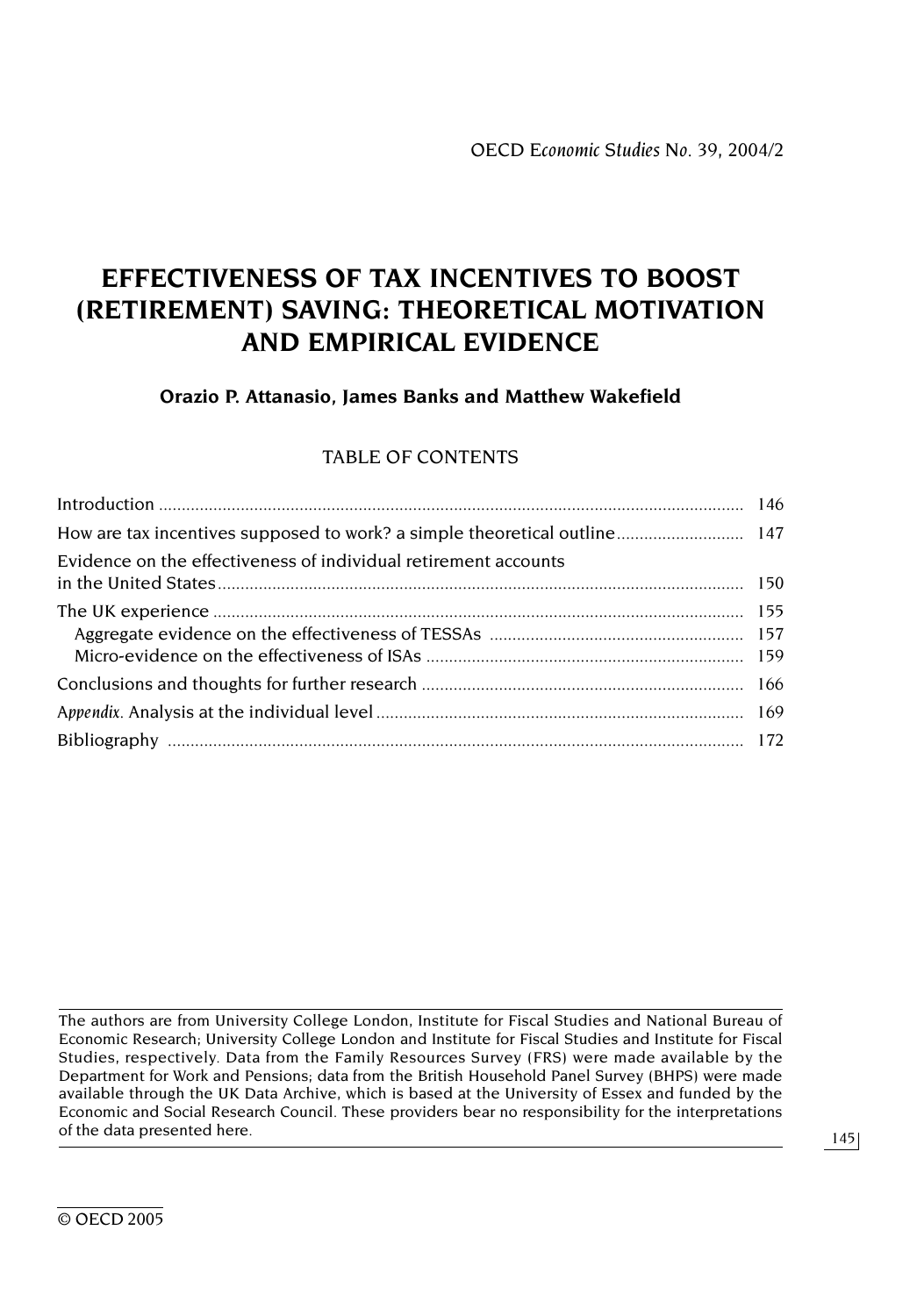#### **INTRODUCTION**

With ageing populations and shorter working lives generating increasing pressure on public finance and pension systems, the adequacy of household saving for retirement has become a policy issue all around the world. As successive reform to public pensions makes such systems less generous, there is an increasing role for individual provision in retirement income, which in turn generates a need for households and individuals to save more.

One way governments have traditionally tried to encourage retirement saving is by providing special tax arrangements, or tax incentives, for funds held in particular types of saving accounts. Whilst these tax advantaged savings products may only provide a tax treatment for saving that is neutral with respect to consumption, it is usually the case that they still provide a tax advantage over other forms of saving such as interest bearing accounts, direct holdings of equity, or intermediated products such as unit trusts or investment trusts and therefore increase the (marginal) rate of return to saving.

In order for such tax incentives to achieve their stated goal of increasing or encouraging saving, it must be the case that the saving level responds positively to an increase in the net rate of return. If that has to be the case, the funds going into such accounts need to have come from individuals reducing their consumption levels as opposed to simply moving money from one form of saving to another. As a result the simple size and take-up of such schemes is not an indicator of their effectiveness as a policy instrument in increasing personal and household saving. Instead the evaluation of their success is somewhat more complicated, as it should consider what the same households that are taking up these schemes would have saved in their absence. Moreover, if one is interested in the effect of these schemes on *national* rather than personal savings, one has also to consider the implications for government saving that is affected through the reduced tax liabilities implied by these schemes. Obviously, these are not simple issues and have been the subject of much empirical research.

In this paper we consider the empirical evidence from two countries, the United States and the United Kingdom, regarding the extent to which funds in some specific tax advantaged accounts represent new saving. Both countries have historically been at the forefront of those adopting tax incentives for saving, with the first products being introduced over fifteen years ago. We begin by setting out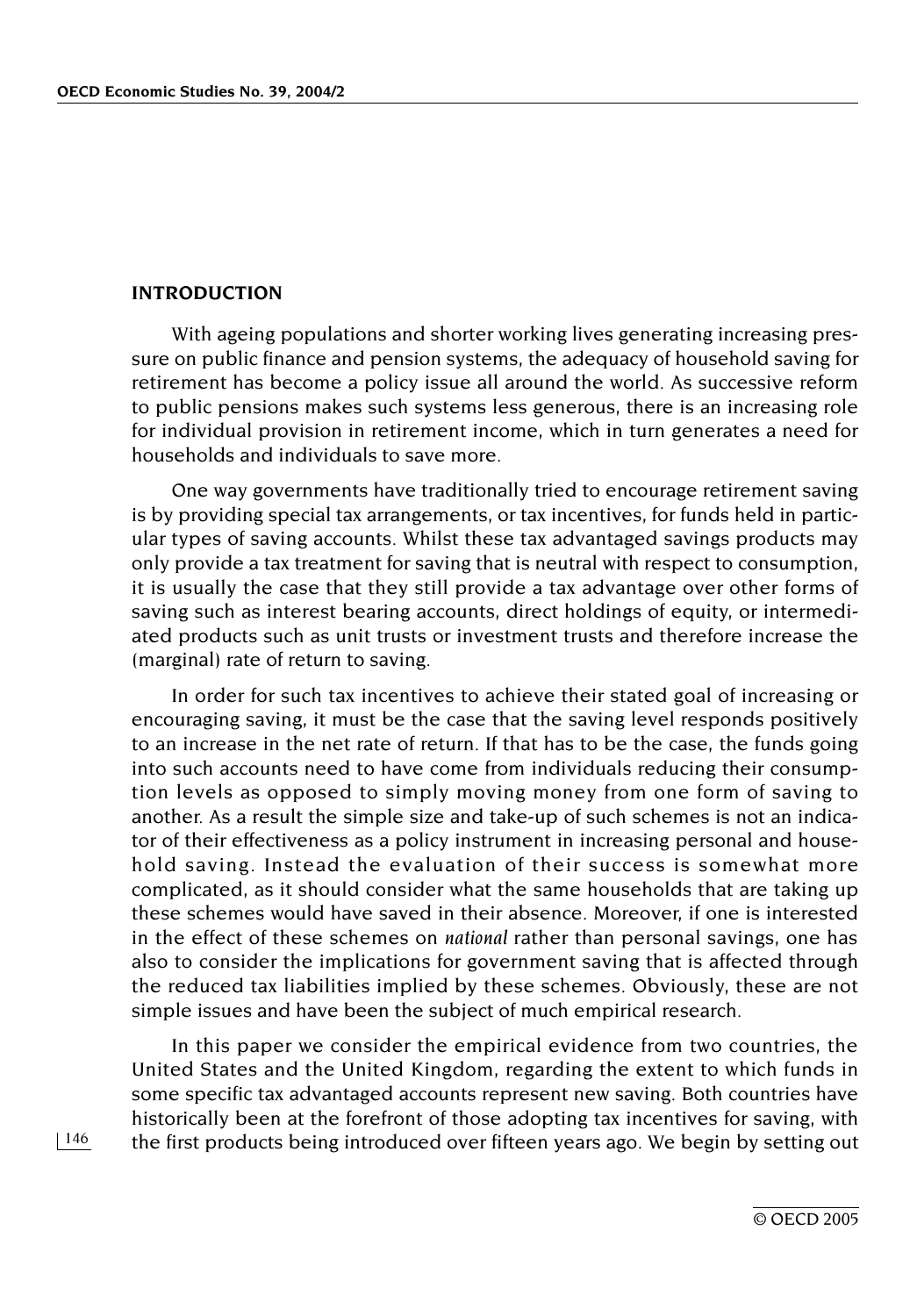a broad and simplified theoretical framework in order to fix ideas, and then move on to consider the US and the UK experiences in turn.

## **HOW ARE TAX INCENTIVES SUPPOSED TO WORK? A SIMPLE THEORETICAL OUTLINE**

In this section, we provide a simple theoretical framework which we find useful to organise our ideas about the economic rationale for tax incentives to saving. In addition, we briefly discuss other possible channels through which saving schemes that have a tax incentive might be helpful in increasing saving, independently of the strictly economic effects.

Introducing a tax advantage to a saving instrument is, in most cases equivalent to a modest increase in the rate of return to that particular asset. The reason why we say "modest" is that many of these schemes are associated with a tax deferral or at most a partial tax exemption, rather than being entirely exempt from taxes. That is, individuals might be exempt from taxes on the income that is contributed to a given scheme (often within a certain limit), but they are subsequently taxed when resources are drawn from that asset, typically at retirement. Alternatively, if interest payments, capital gains, and withdrawals are untaxed, then contributions to such accounts typically need to be made out of taxed income. The tax favoured accounts we consider in the empirical sections of this paper encompass both types – the former design is that followed by the Individual Retirement Account in the US; the latter is that of the TESSA and ISA in the UK and the "Roth IRA" in the US. Since the two designs are equivalent if marginal tax rates are constant over the life-cycle we do not distinguish between the two in this section.

An increase (modest or otherwise) in the rate of return on a specific asset will have two effects on the decisions of a saver. On the one hand, it might change the total amount that an individual will save. On the other, given the amount saved, it will change the composition of the optimal portfolio and, presumably, will shift resources towards that particular asset.

Whether a tax incentive works in stimulating savings concerns mainly the first effect, that is, if the total amount saved is larger than it would have been in the absence of the tax incentive. In a standard model, the answer to this question is in general, ambiguous. As is well known, there is an income and a substitution effect at play. On the one hand present consumption is more expensive relative to future consumption, which should increase current saving. On the other, the amount that it is necessary to save to achieve a given level of wealth is reduced. When there are more than two periods, there is also a wealth effect that tends to increase savings. To fix ideas, consider the following stylised model. Our consumers live for four periods and face no uncertainty. We label the four periods as 0, 1, 2 and 3. Decisions at time 0 have already been taken and are reflected in the initial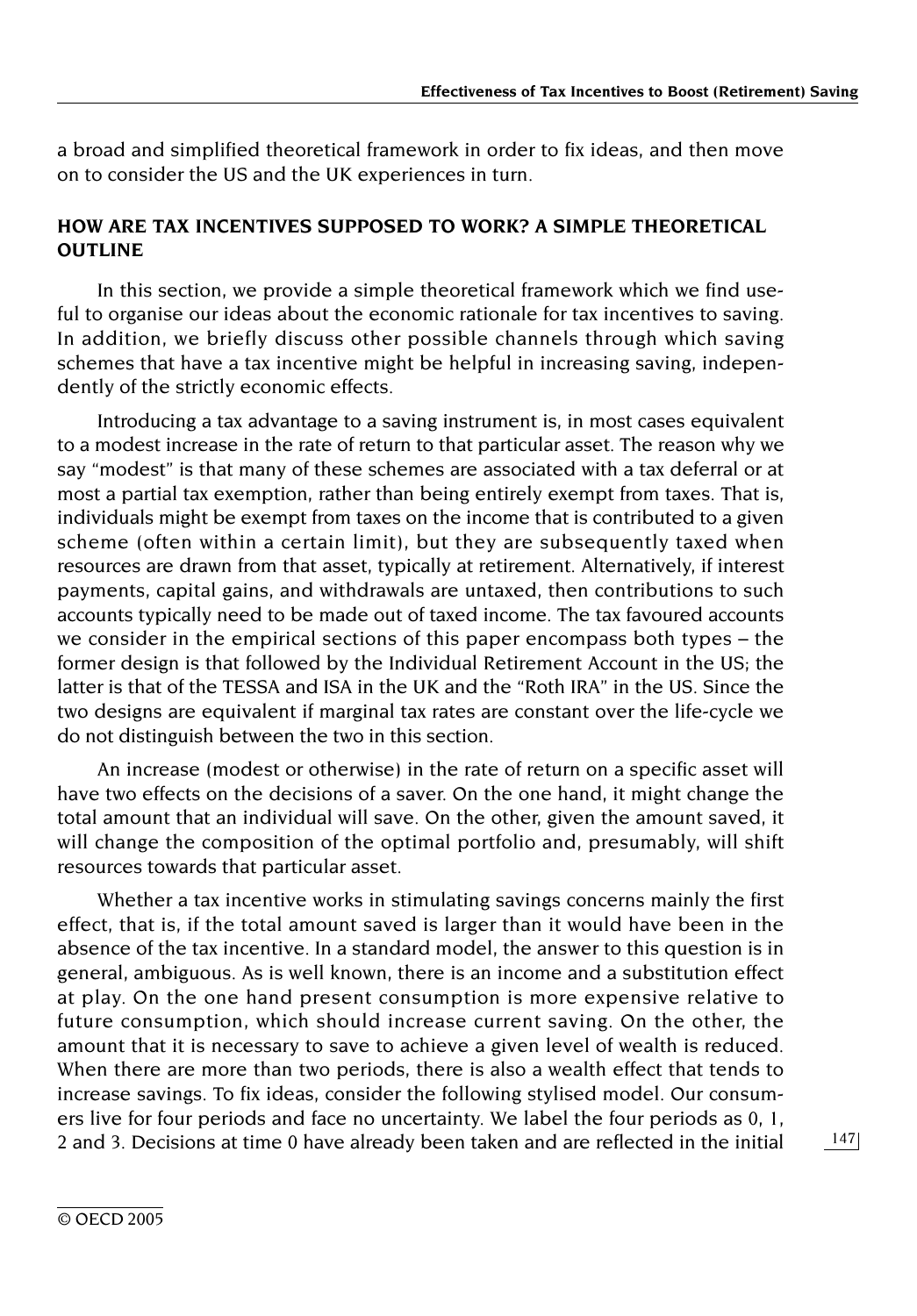value of wealth, A1. Preferences are given by an intertemporally separable constant relation risk-aversion utility function. The typical household receives income y1 and y2 in periods 1 and 2 and nothing in period 3. For simplicity we assume that the discount factor equals the interest rate. This implies that, before tax-free schemes became available, the consumption profile is flat:  $c1 = c2 = c3$ . To formalise, we have the maximization problem:

$$
\max U = (1 - \rho)^{-1} [c_1^{1-\rho} + (1+\delta)^{-1} c_2^{1-\rho} + (1+\delta)^{-2} c_3^{1-\rho}]
$$

subject to

$$
c_1 + \frac{c_2}{(1+r)} + \frac{c_3}{(1+r)^2} = A_1 + y_1 + \frac{y_2}{(1+r)}
$$

A first order condition for this problem is given by the following:

$$
c_{t+1}^{-\rho} = \frac{(1+\delta)}{(1+r)} c_t^{-\rho}; t = 1, 2, 3
$$

Using these equations and the intertemporal budget constraint one can solve for the level of consumption in each period. Consumption in period 1 is given by the following expression:

$$
c_1 = \frac{\left[A_1 + y_1 + \frac{y_2}{1+r}\right]}{\left[1 + \frac{\left(\frac{1}{1+r}\right)^{(1-\rho)/\rho}}{\left(\frac{1}{1+\delta}\right)^{1/\rho}} + \left(\frac{\left(\frac{1}{1+r}\right)^{(1-\rho)/\rho}}{\left(\frac{1}{1+\delta}\right)^{1/\rho}}\right)^2\right]}
$$

Equation 1 is useful because it relates consumption in period 1 to the level of resources available to the individual in the future (income in period 2 discounted by the interest rate) and those currently available to her. The latter consist of current income and current assets (which reflect decisions taken in the past). From expression [1] it is apparent that the effect of changes in the interest rate is, in principle, ambiguous. In the case of log utility ( $\rho = 1$ ), income and substitution effects in the denominator exactly cancel out, so that one is only left with the wealth effect (the fact that future income is discounted more heavily at high levels of the interest rate), so that consumption goes down. When the elasticity of intertemporal substitution is higher than 1, the effect of an increase in the interest rate is unambiguously negative.

While this simple model is very stylised it can be used to interpret some of the evidence we present in the next section. There we compare the rate of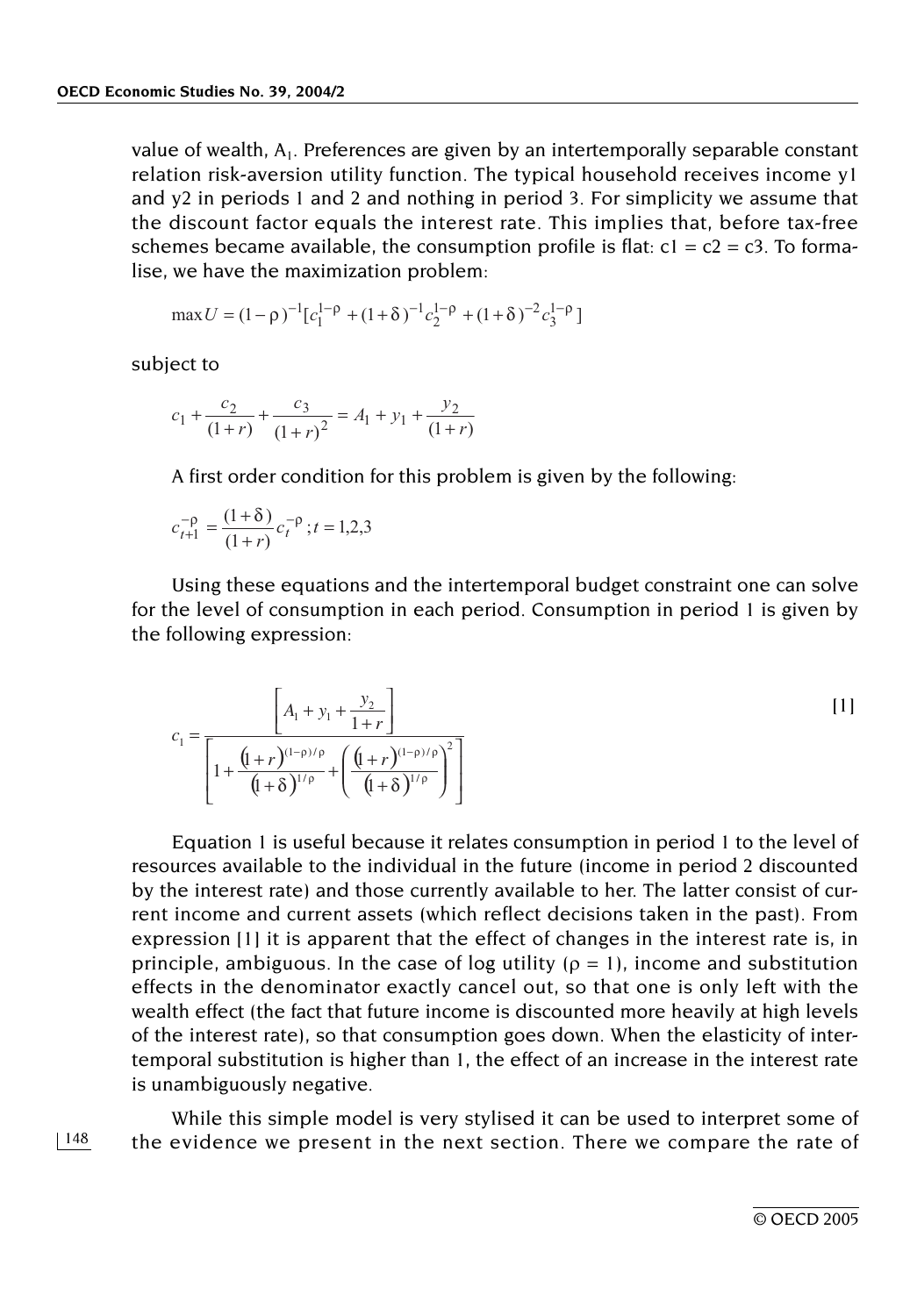consumption growth for consumers who contribute to a tax-favoured scheme in both of the periods that we consider, to that for consumers that start contributing after the first observation of consumption. We will call them "continuing" and "new" contributors, respectively. In terms of our simple model, we compare a consumer who has already contributed to the tax favoured scheme in period 0 to one that starts contributing in period 1. Such a consumer experiences a change of interest rate in period 1 of their life. If there were no contribution limits, such a consumer would shift all of her existing assets to the tax favoured scheme. But she will also change her consumption. The direction and size of this change depends on the size of the intertemporal elasticity of substitution (ρ), but if the taxfavoured scheme is to increase saving then it must be negative. On the other hand, a household which is already contributing to a tax free scheme will not change consumption as it will not experience a change in the interest rate. Therefore, if we compare the consumption changes from period 0 to period 1 for the continuing contributor and the new contributor, one would observe a smaller rate of growth for the latter than for the former if the tax-favoured scheme is effectively increasing saving. Moreover old contributors would have already shifted existing assets to the tax-favoured scheme. Therefore we are likely to observe a smaller rate of growth (even a negative one) for non-tax favoured financial assets for new contributors than for continuing contributors.

These arguments were used by Attanasio and DeLeire (2002) in their study of the effect of Individual Retirement Accounts (IRAs) in the US, one of the first tax favoured schemes introduced. In the following section we reproduce some of their results. The effect of participation in the IRA program on consumption is ambiguous and depends upon the elasticity of intertemporal substitution. The model, however, can also be used to study the possible effects of different tax favoured schemes. And one can easily introduce contribution limits and the like to the basic structure. The main message that comes out of this framework is that, in terms of economic incentives, the effect that tax favoured schemes might have on consumption is bound to be relatively small and is not even unambiguously positive. Of course this is not to say that tax-favoured schemes of a different nature could not have any other effects on saving. One might want to consider different channels through which these schemes could operate in generating new saving.

First, there is the information and economic literacy channel. One example of a tax-favoured scheme using this channel is those 401(k) accounts in the US that provide financial education and information through employer provided workshops and seminars. These might be effective in increasing saving if some participants in the scheme are made more aware of their financial needs in retirement and of the necessity to direct extra resources to retirement saving. While a discussion of these issues is beyond the scope of this paper, we should note that schemes that work through extensive use of financial literacy seminars and work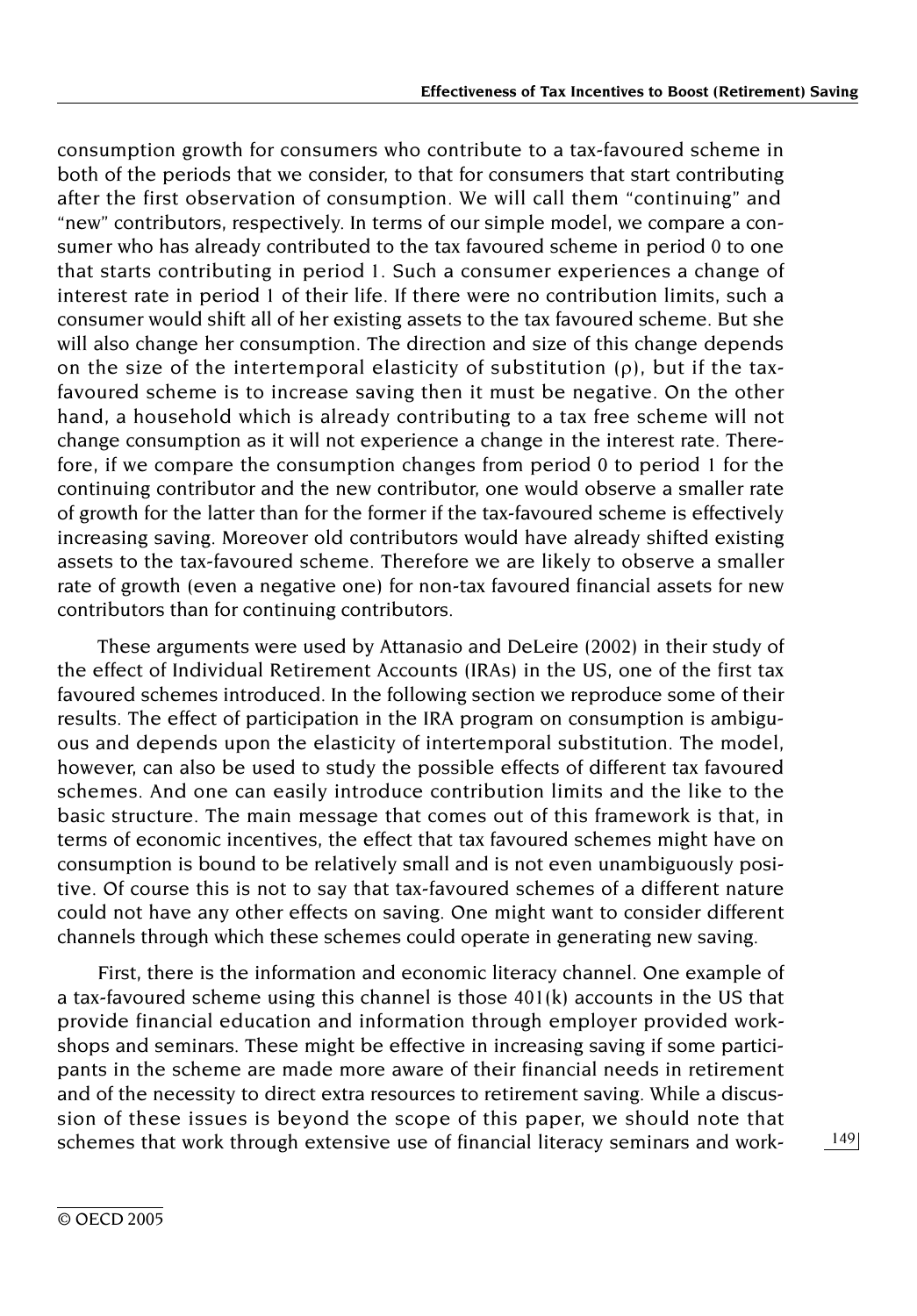shops over a prolonged time period can be very expensive. Second, if one believes that the model above does not constitute a good approximation to individual behaviour because many individuals behave irrationally, then alternative justifications for the schemes can be important. For instance, if self-control problems contribute to the "inadequacy" of retirement saving patterns, then one might think that consumers with these problems may be induced to save more in such schemes since the penalties typically involved in withdrawing funds from a taxfavoured scheme provide a commitment mechanism. While these ideas move away in a substantive fashion from the model we have considered here, in that they assume that consumers are not fully rational in their intertemporal endeavours, they have received some support in the literature, especially in the case of 401(k)s. The implications of such channels for the design of optimal incentives are not completely obvious. The rate of return advantage, for instance, might not be as crucial as often implied in the policy debate.

## **EVIDENCE ON THE EFFECTIVENESS OF INDIVIDUAL RETIREMENT ACCOUNTS IN THE UNITED STATES**

In this section, we reproduce some of the evidence in Attanasio and DeLeire (2002) on the effectiveness of IRAs in generating new savings. While IRAs had been available for a number of years in the US to self-employed individuals, they were made available to all households in 1982. The scheme involves a considerable tax advantage in that contributions to an IRA are exempt from income taxes. There are however, limits to the contributions that could not exceed \$2 000 per year for a working individual and \$2 250 for a couple with only one employee.

As we mentioned above, Attanasio and DeLeire (2002) compare both the change in consumption and the change in non-IRA financial assets of the "new" and "continuing" contributors. They use data from the Consumer Expenditure Survey, a continuous and reasonably comprehensive survey started in 1980. In this survey each household stays in the sample for four consecutive periods each lasting a quarter of a year, and reports expenditure on all consumption items over the most recent period in a retrospective interview at the end of the quarter. The survey is particularly useful for the purpose at hand, because it is available around the time at which IRAs were made universally available. In the sample, therefore, we are able to see a relatively large number of individuals who join the scheme between the first and fourth interview. One can therefore compare how consumption (and assets) change for "continuing" and "new" contributors. As the legislation changed again in 1986, we focus in particular on the period 1982-1986. Indeed, the first few years were the most interesting both because one can find many "new" contributors in the data as the scheme started to become popular and because differences between "new" and "continuing" contributors in this period were prob-

© OECD 2005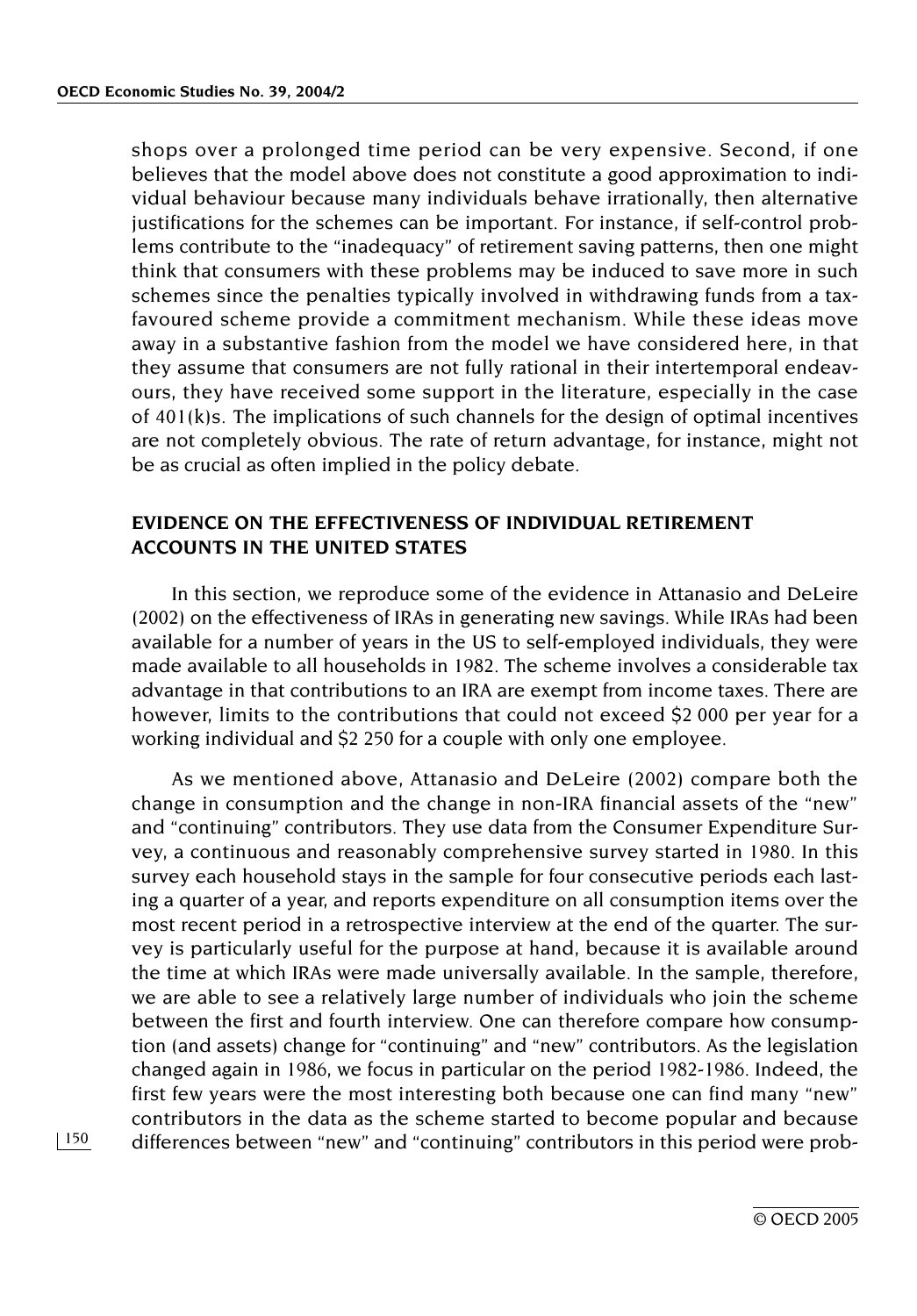ably due to information or other random events and are less likely to be driven by systematic differences in consumption growth that might obscure the results.

The empirical specification Attanasio and DeLeire (2002) use to implement the test based on consumption consists of the following simple equation:

$$
\Delta \ln C_i = \beta^c X_i^c + \gamma_i^c d_i^{new} \delta_i + \gamma_2^c d_i^{new} (1 - \delta_i) + \varepsilon_i^c
$$
 [2]

where  $\Delta \ln(C_t^i)$  is the change in log real consumption for household *i* observed at where  $\Delta \ln(C_t^i)$  is the change in log real consumption for household *i* observed at time t.  $X_i^c$  is a vector of controls discussed in the results section and  $d_i^{new}$  is a dummy variable that equals one for the households that started contributing during the interview period and  $\delta_i$  equals one if household *i* is observed between 1982 and 1986 and zero if it is observed after 1986. Under the null that the IRA incentives did not generate new saving, the coefficients  $\gamma^c$  should be zero. We allow the coefficients to be different before and after 1986 to reflect changes in the IRA legislation in that year. While equation 2 is in logs, and therefore focuses on proportional changes in consumption, in the empirical application we also estimate it in levels.

In Table 1a, we report the results for the log specification. In addition to the OLS results, we also report the results on three quantile regressions: the 50th, 75th and 90th. For each of these, we report the results of a specification that controls for income and income growth and one that does not. While these variables might be endogenous, it might also be argued that people start contributing to an IRA when they receive a positive income shock.

The coefficient on new contributors is *not* significantly different from zero in any of the specifications that we report. Furthermore, in most specifications the point estimates are positive rather than negative. According to these results,

|                                 |                  | Not controlling for income and income growth |                  |                     |                     |                  | Controlling for income and income growth |                     |
|---------------------------------|------------------|----------------------------------------------|------------------|---------------------|---------------------|------------------|------------------------------------------|---------------------|
|                                 | (1)              | (2)                                          | (3)              | (4)                 | (5)                 | (6)              | (7)                                      | (8)                 |
|                                 | <b>OLS</b>       | 50th                                         | 75th             | 90th                | <b>OLS</b>          | 50th             | 75th                                     | 90th                |
| New contributor<br>in 1982-1986 | 0.011<br>(0.024) | 0.002<br>(0.021)                             | 0.031<br>(0.028) | $-0.040$<br>(0.050) | $-0.008$<br>(0.026) | 0.008<br>(0.021) | 0.017<br>(0.028)                         | $-0.069$<br>(0.061) |
| New contributor<br>in 1987-1990 | 0.019<br>(0.027) | 0.030<br>(0.024)                             | 0.001<br>(0.032) | $-0.040$<br>(0.055) | 0.013<br>(0.028)    | 0.027<br>(0.022) | $-0.002$<br>(0.031)                      | $-0.012$<br>(0.065) |
| P-value                         | 0.831            | 0.366                                        | 0.474            | 0.993               | 0.558               | 0.524            | 0.636                                    | 0.517               |

Table 1a. **Change in log total consumption**

*Note:* P-value reports the results of a Wald test that the two coefficients are equal. Standard errors are reported in parentheses. Controls include: number of children; number of seniors; education dummies; race dummy; age dummies; regional, monthly and yearly dummies are not shown.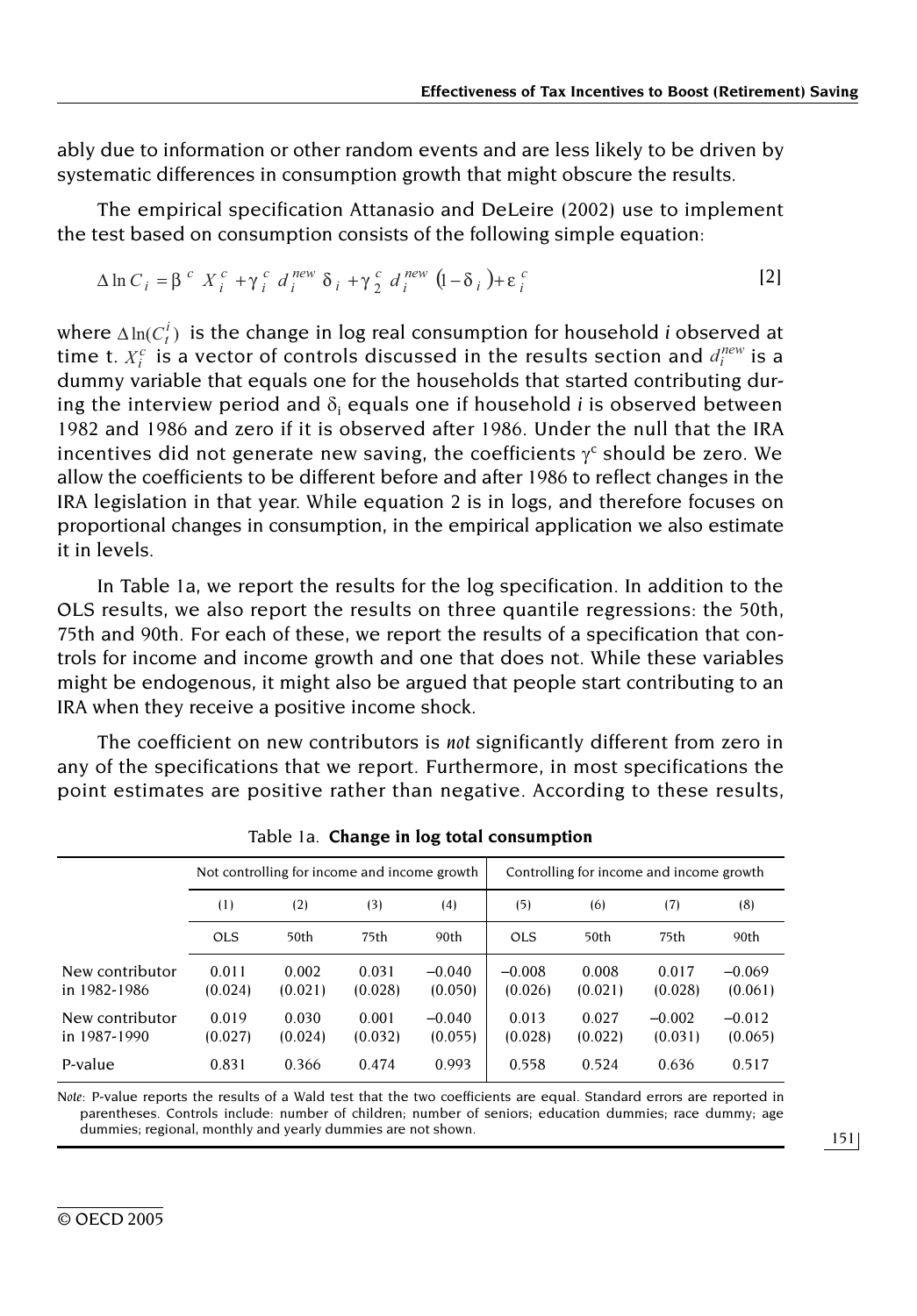therefore, we can resoundingly reject the hypothesis that IRAs create new saving: consumers who start contributing to one do not seem to be reducing their consumption. In Table 1b, we report the results for the specification in levels, which are broadly consistent with those in Table 1a. The only exception is the point estimate for the OLS specification, which is negative. However, the coefficient is small from an economic point of view (\$200) and not significantly different from zero.

|                                 |                     | Not controlling for income and income growth |                  |                     | Controlling for income and income growth |                 |                  |                     |
|---------------------------------|---------------------|----------------------------------------------|------------------|---------------------|------------------------------------------|-----------------|------------------|---------------------|
|                                 | (1)                 | (2)                                          | (3)              | (4)                 | (5)                                      | (6)             | (7)              | (8)                 |
|                                 | <b>OLS</b>          | 50th                                         | 75th             | 90th                | OLS                                      | 50th            | 75th             | 90th                |
| New contributor<br>in 1982-1986 | $-175.8$<br>(257.1) | 40.4<br>(111.4)                              | 224.7<br>(199.5) | $-203.0$<br>(538.9) | $-275.0$<br>(272.1)                      | 64.6<br>(108.6) | 176.4<br>(147.0) | $-761.7$<br>(633.5) |
| New contributor<br>in 1987-1990 | 131.4<br>(281.4)    | 154.4<br>(121.6)                             | 127.8<br>(220.0) | $-504.0$<br>(592.2) | 97.1<br>(291.8)                          | 87.0<br>(116.0) | 82.0<br>(160.0)  | $-454.3$<br>(669.4) |
| P-value                         | 0.412               | 0.481                                        | 0.739            | 0.700               | 0.341                                    | 0.885           | 0.657            | 0.733               |

| Table 1b. Change in levels of total consumption |  |  |  |  |  |  |
|-------------------------------------------------|--|--|--|--|--|--|
|-------------------------------------------------|--|--|--|--|--|--|

*Note: P-value reports the results of a Wald test that the two coefficients are equal. Standard errors are reported in* parentheses. Controls include: number of children; number of seniors; education dummies; race dummy; age dummies; regional, monthly and yearly dummies are not shown.

In Table 2, we report the results for a regression that puts saving rates (rather than the change in consumption) on the left-hand side. Saving rates are obtained as income minus consumption divided by income. The change in the savings rate combines both the change in consumption and the change in tax liabilities when we control for income growth. In order to isolate the change in tax liabilities and

|                                 |                  | Not controlling for income growth |                  |                  |                     | Controlling for income growth |                     |                     |  |
|---------------------------------|------------------|-----------------------------------|------------------|------------------|---------------------|-------------------------------|---------------------|---------------------|--|
|                                 | (1)              | (2)                               | (3)              | (4)              | (5)                 | (6)                           | (7)                 | (8)                 |  |
|                                 | <b>OLS</b>       | 50th                              | 75th             | 90th             | <b>OLS</b>          | 50th                          | 75th                | 90th                |  |
| New contributor<br>in 1982-1986 | 0.165<br>(0.049) | 0.089<br>(0.034)                  | 0.145<br>(0.059) | 0.226<br>(0.095) | $-0.014$<br>(0.048) | 0.003<br>(0.040)              | 0.007<br>(0.043)    | $-0.126$<br>(0.074) |  |
| New contributor<br>in 1987-1990 | 0.173<br>(0.053) | 0.158<br>(0.035)                  | 0.173<br>(0.062) | 0.322<br>(0.107) | $-0.031$<br>(0.050) | $-0.023$<br>(0.040)           | $-0.024$<br>(0.044) | $-0.022$<br>(0.078) |  |
| P-value                         | 0.911            | 0.150                             | 0.739            | 0.489            | 0.796               | 0.648                         | 0.605               | 0.322               |  |

Table 2. **Change in savings rate**

*Note: P-value reports the results of a Wald test that the two coefficients are equal. Standard errors are reported in* parentheses. Controls include: number of children; number of seniors; education dummies; race dummy; age dummies; regional, monthly and yearly dummies are not shown.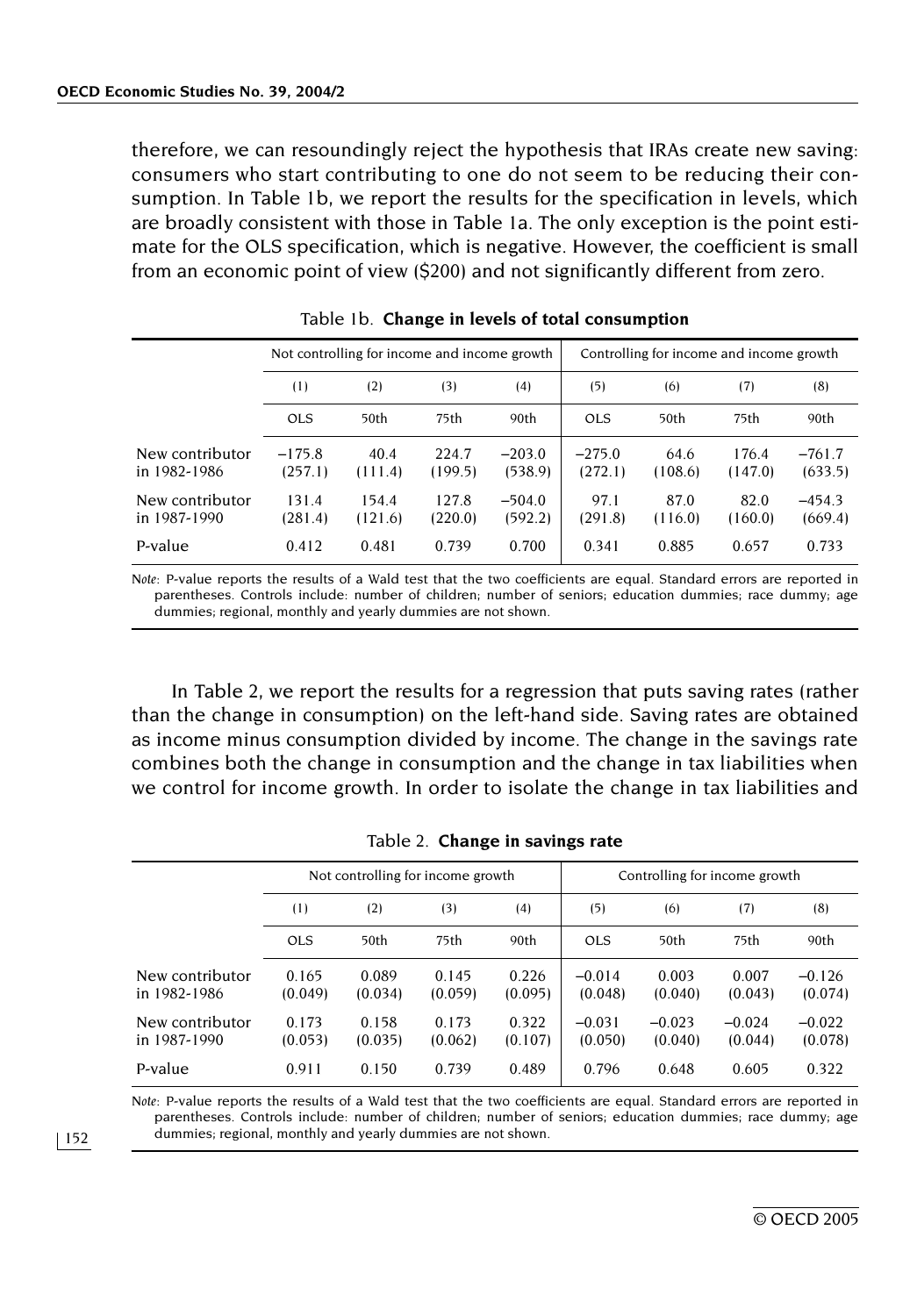the change in consumption from any change in income, it is essential to control for income growth. Thus, we favour the specifications that do so. However, in an attempt to isolate the effect of a reduction in tax liabilities (that are directly related to the participation in the IRA program) from other changes in income, we control for growth in *before tax income.*

The results are somewhat mixed. The first four columns, which do not control for income growth, show that the change in saving out of after-tax income is on average 17 per cent greater for new contributors than for continuing contributors. The median, 75th percentile and 90th percentile changes are also large and are all statistically significant. The last four columns, however, control for before taxincome growth. In all of these specifications, the change in saving out of after-tax income is not statistically different for new and continuing contributors. While it is logically possible that households financed a portion of their IRA contribution out of reduced tax liabilities we can only find weakly suggestive evidence that this is the case.

The figures in Tables 1 and 2 are interesting in that they are the only results in the literature on the effectiveness of tax incentives to saving that consider directly the effect of these schemes on consumption. As we mentioned above, however, one can also look at what happens to the change in non-IRA financial assets for new and continuing contributors. In Table 3, we report Attanasio and DeLeire's results for a specification that relates the change in non-IRA financial assets to a number of controls and the "new-contributor" dummy.

The results indicate that new contributors accumulate non-IRAs financial assets significantly less than continuing contributors. The OLS estimates are particularly suggestive, as the difference is about \$2 000, which is the limit to annual IRA contributions.

|                                 |                      | Not controlling for income<br>and income growth |                       |                      | Controlling for income<br>and income growth |                       |  |  |  |  |  |
|---------------------------------|----------------------|-------------------------------------------------|-----------------------|----------------------|---------------------------------------------|-----------------------|--|--|--|--|--|
|                                 | (1)                  | (2)                                             | (3)                   | (4)                  | (5)                                         | (6)                   |  |  |  |  |  |
|                                 | <b>OLS</b>           | 75th                                            | 90th                  | <b>OLS</b>           | 75th                                        | 90th                  |  |  |  |  |  |
| New contributor<br>in 1982-1986 | $-2038.1$<br>(669.0) | $-1216.6$<br>(513.4)                            | $-3892.0$<br>(1106.0) | $-1956.9$<br>(675.8) | $-1194.5$<br>(500.6)                        | $-3647.1$<br>(1152.5) |  |  |  |  |  |
| New contributor<br>in 1987-1990 | $-1084.3$<br>(736.5) | $-827.9$<br>(570.6)                             | $-1387.5$<br>(1259.5) | $-1039.7$<br>(740.4) | $-584.5$<br>(552.9)                         | $-1197.2$<br>(1307.2) |  |  |  |  |  |
| P-value                         | 0.3292               | 0.6058                                          | 0.1274                | 0.3497               | 0.4013                                      | 0.1471                |  |  |  |  |  |

#### Table 3. **Change in non-IRA financial assets**

*Note: P-value reports the results of a Wald test that the two coefficients are equal. Standard errors are reported in* parentheses.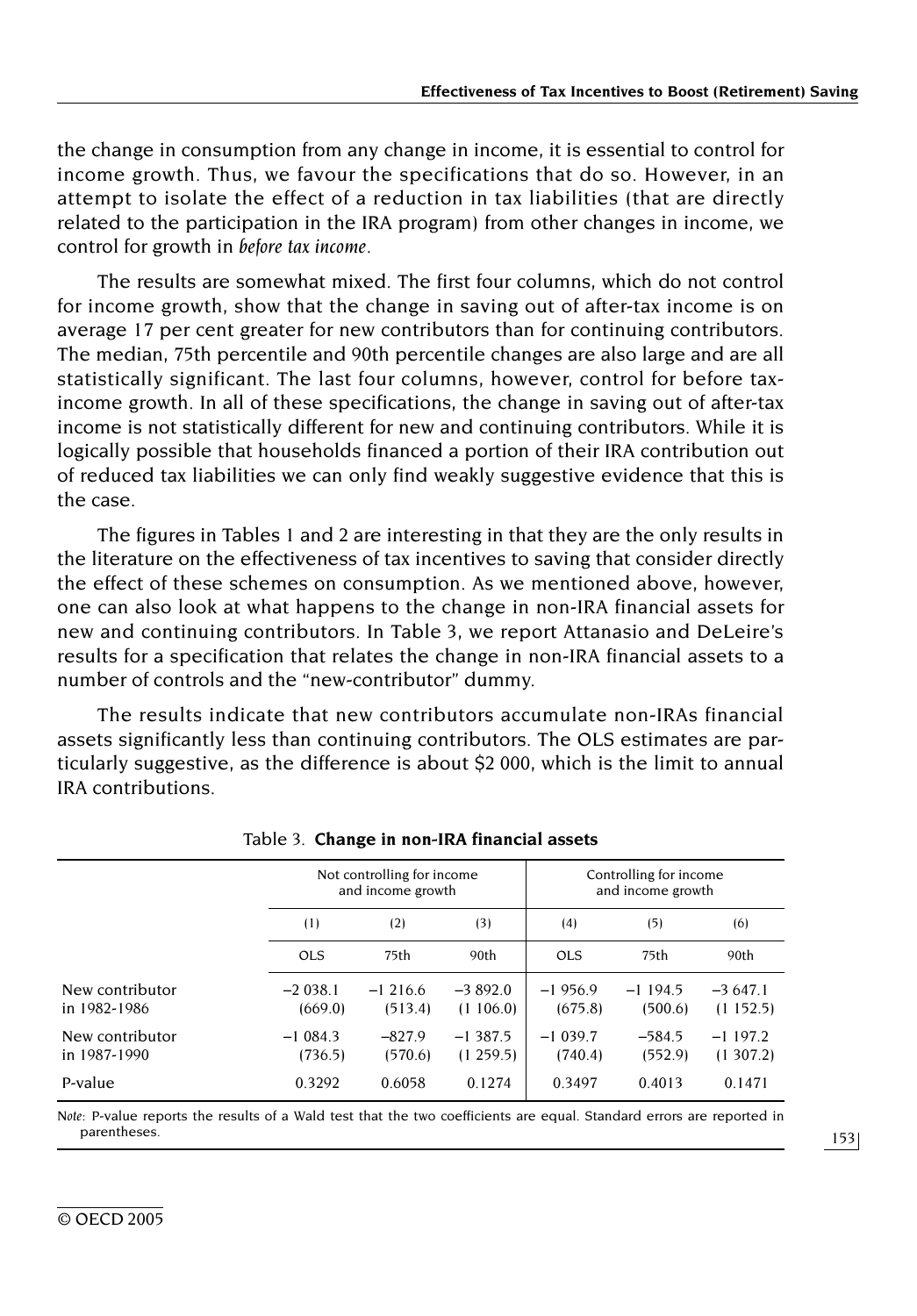This second test is also particularly interesting as a complement to the consumption based test because it sets the hypothesis of "no new saving" as the alternative, while the consumption based test set it as the null. As it happens, the results of the two tests are both consistent with the hypothesis that the IRAs were ineffective in creating new savings.

Before moving on to evaluating the likely effect that this legislation has had on national savings, it is worth mentioning that the evidence above has sometimes been misinterpreted. In particular, the evidence on the changes in assets has sometimes been interpreted along the following lines. The figures in Table 3 show that continuing contributors accumulate non-IRA assets at a faster rate than new contributors. As new contributors will become continuing contributors (there is evidence that shows that most new contributors will keep contributing) they will start accumulating wealth in the same manner as continuing contributors and therefore save more. Therefore IRAs work as an incentive. Such reasoning is flawed. The only thing that Table 3 shows is that the stock of non-IRAs assets grows less for new contributors than for continuing contributors. The most likely cause is that new contributors are re-shuffling existing portfolios into the IRAs. Continuing contributors may eventually exhaust this source of funds and so begin to substitute within their flow of saving. The crucial evidence is that in Tables 1 and 2: they show that new contributors do not decrease consumption and do not increase saving rates. This directly illustrates an absence of the effects necessary if the taxfavoured scheme is to generate new saving.

The estimates we obtained can be used, together with some strong assumptions, to estimate the effect that the IRA legislation has had on national saving. As we have two different estimates, one obtained from the consumption (and saving) specification and one from the asset specification, we can also check, as an additional test of our approach, whether the figures we obtain are internally consistent. This is what we do in Table 4.

We know that, in our sample, the average contribution to IRAs was equal to \$3 170. These must come from: *i)* a reduction in consumption; *ii)* a reduction in tax liabilities; *iii)* a reduction in pre-existing financial assets. We are able, to impute the marginal tax rate for each household in our sample, and therefore to compute the reduction in tax liabilities induced by their IRA contribution. This turns out to be \$1 110. The most generous estimates for the reduction in the level of consumption (\$275, although not significantly different from zero), implies (together with the other two figures) a reduction in non-IRAs financial assets of \$1 785, which compares to our estimate of \$1 957. Equivalently, if we start from our estimates of the reduction in non-IRA assets, we find an implied reduction in consumption of \$103, which is remarkably similar to our estimates.

© OECD 2005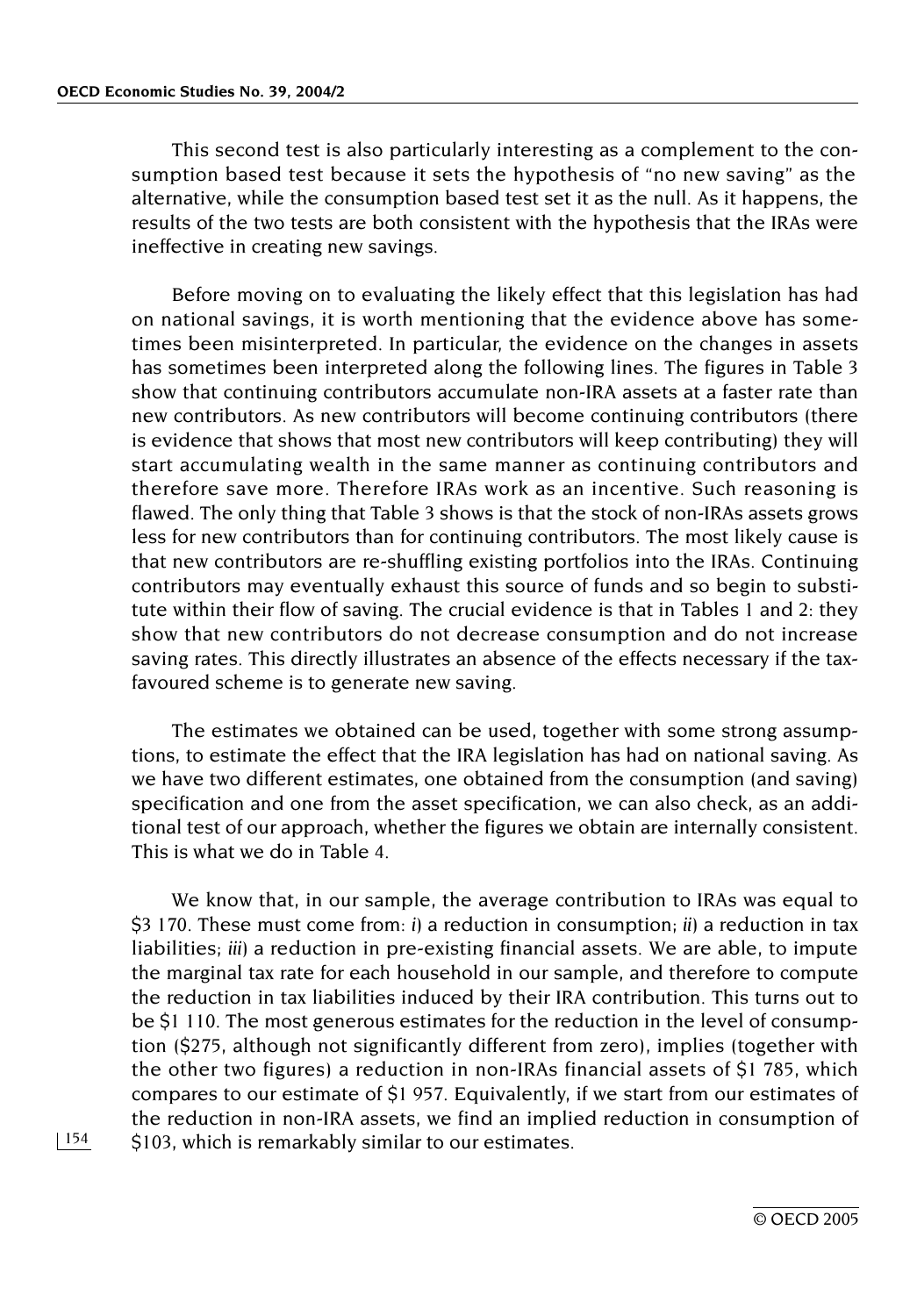|                                                   | Method 1<br>(based on coefficient<br>from the consumption<br>level specification) |                              |                  | Method 2<br>(based on coefficient<br>from the asset<br>specification) | Method 3<br>(based on coefficients)<br>from the consumption<br>and asset specifications) |                              |
|---------------------------------------------------|-----------------------------------------------------------------------------------|------------------------------|------------------|-----------------------------------------------------------------------|------------------------------------------------------------------------------------------|------------------------------|
|                                                   | Real level                                                                        | % of average<br>contribution | Real level       | % of average<br>contribution                                          | Real level                                                                               | % of average<br>contribution |
| Average IRA contribution                          | 3 1 7 0                                                                           | 100                          | 3 1 7 0          | 100                                                                   | 3 1 7 0                                                                                  | 100                          |
| Reduction in consumption                          | 275                                                                               | 9                            | 103 <sup>1</sup> | 3                                                                     | 275                                                                                      | 9                            |
| Reduction in non-IRA                              |                                                                                   |                              |                  |                                                                       |                                                                                          |                              |
| financial assets                                  | 1785 <sup>1</sup>                                                                 | 56                           | 1957             | 62                                                                    | 1957                                                                                     | 62                           |
| Reduction in tax liabilities                      | 1 1 1 0                                                                           | 35                           | 1 1 1 0          | 35                                                                    | 938                                                                                      | 38                           |
| Per cent of IRA contributions<br>that are:        |                                                                                   |                              |                  |                                                                       |                                                                                          |                              |
| New household saving <sup>2</sup><br>of which is: | 44                                                                                |                              | 38               |                                                                       | 38                                                                                       |                              |
| New national saving                               |                                                                                   | 9                            |                  | 3                                                                     |                                                                                          | 9                            |
| Reshuffled assets                                 |                                                                                   | 56                           |                  | 62                                                                    |                                                                                          | 62                           |

|  |  | Table 4. The composition of IRA contributions |
|--|--|-----------------------------------------------|
|  |  |                                               |

*1.* This number is calculated as the remainder.

*2.* New household saving is the reduction in consumption plus the reduction in tax liabilities.

From these simple computations we can draw two lessons. First, the evidence from the two tests presented is remarkably consistent, making them credible. Second, the contributions of the IRA legislation to new saving is minimal.

### **THE UK EXPERIENCE**

The UK has an extended history of using tax incentives to encourage saving in various forms. Most important for our purpose is the evidence concerning two particular tax-exempt savings vehicles: Tax Exempt Special Savings Accounts (TESSAs) and Individual Savings Accounts (ISAs). Both of these products allow individuals to save over a short time horizon, as well as to fund their retirement. What the schemes have in common with Individual Retirement Accounts is that they allow income and capital gains accruing to funds held in the accounts to be received free of tax, and so aim to promote private saving through increases in the net rate of return.

TESSAs were introduced in 1991 and were subsequently replaced by ISAs in 1999 (*i.e.* no new TESSAs could be opened once ISAs had been introduced). Over the intervening period the remainder of the savings environment was, in the context of recent UK savings policy, relatively stable. In particular, the three-tier system of pension provision was already established. The first tier was comprised of a Basic State Pension, supplemented by means-tested benefits for those with low entitlements and/or little additional income. At the second tier workers could choose between a state earnings related pension or (tax privileged) private provi-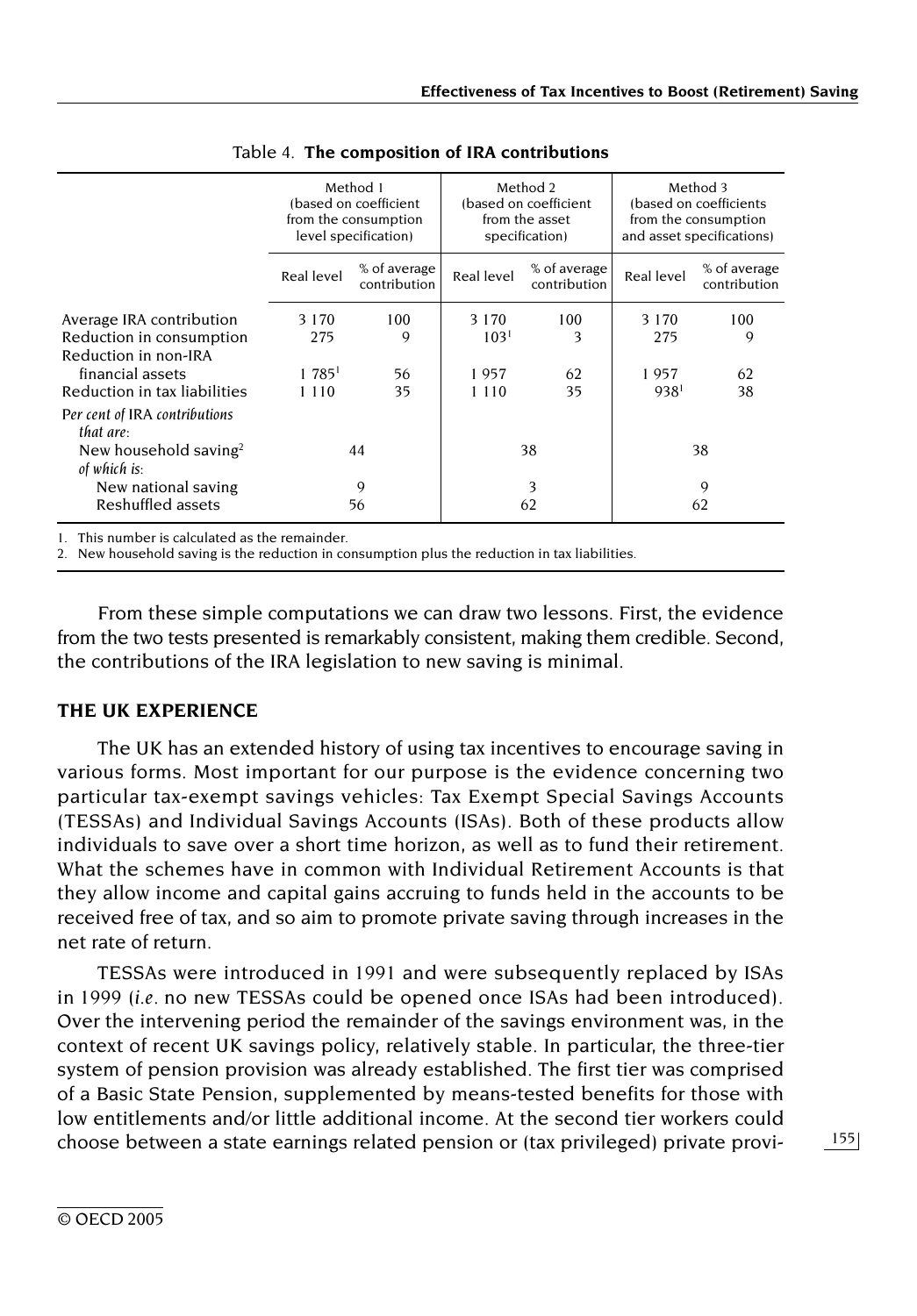sion either in the form of a personal pension (introduced in 1988) or, where available, an occupational scheme. The third tier consisted of additional voluntary savings to supplement provision from the lower tiers. Though not strictly speaking *retirement* savings vehicles, TESSAs and ISAs are accounts opened voluntarily and over and above any wealth accumulated through the pension system, and so can be considered as part of the third tier. The stability of other savings arrangements, coupled with the relative short time horizons within which we analyse the effects of the TESSAs and ISAs, allows us to consider each policy reform largely in isolation from other institutional factors.

When TESSAs were introduced it was already possible to make some shortterm savings in a tax-privileged form using a Personal Equity Plan (PEP). As the name suggests, funds held in PEPs had to be held in equities although these could be held either directly or in trust. Contributions into PEPs were paid from net income, but relative to other means of holding shares the accounts were tax privileged since any interest income or capital gains accruing to the fund was tax exempt.<sup>1</sup> Contributions to TESSAs were also paid from net income but in contrast to PEPs these accounts provided tax relief for interest income accruing to funds held in designated bank or building society deposit accounts. Also unlike PEPs, this tax advantage could be received only if the capital remained untouched for five years; early withdrawals would pay back the tax advantage but attracted no further penalty.

ISAs replaced both TESSAs and PEPs from April 1999. The ISA is a tax privileged savings vehicle for cash deposits, or for holdings of stocks and shares either directly or in trust, or for both cash and equities. Like both TESSAs and PEPs, contributions to ISAs are paid from net income. The absence of a statutorily fixed holding period is the main difference between a cash ISA and a TESSA. The option of holding cash or safe interest bearing accounts and so avoiding stock market risk is what differentiates the product from a PEP. Like TESSAs and PEPs before them, ISAs were restricted in terms of the total amount that could be invested in an account in any one year. Indeed, the introduction of ISAs actually reduced the maximum amount that an individual could save in a tax advantaged non-pension form. An individual holding a TESSA and a PEP could save up to £7 800 a year in these accounts, or  $£9000$  if the TESSA was in its first year.<sup>2</sup> ISA saving is limited to £7 000 per year, of which at most £3 000 can be in cash. However, as evidence indicates that the median holding of non-pension financial wealth amongst families in the UK was around £1 000 in 2000 (Banks, Smith and Wakefield, 2002), even the stricter contribution limits of ISAs are unlikely to constrain many savers, particularly amongst those with lower incomes who were a target for the new policy.<sup>3</sup> ISAs can be seen as giving expenditure tax treatment on all accessible savings for the majority of households in the UK.

156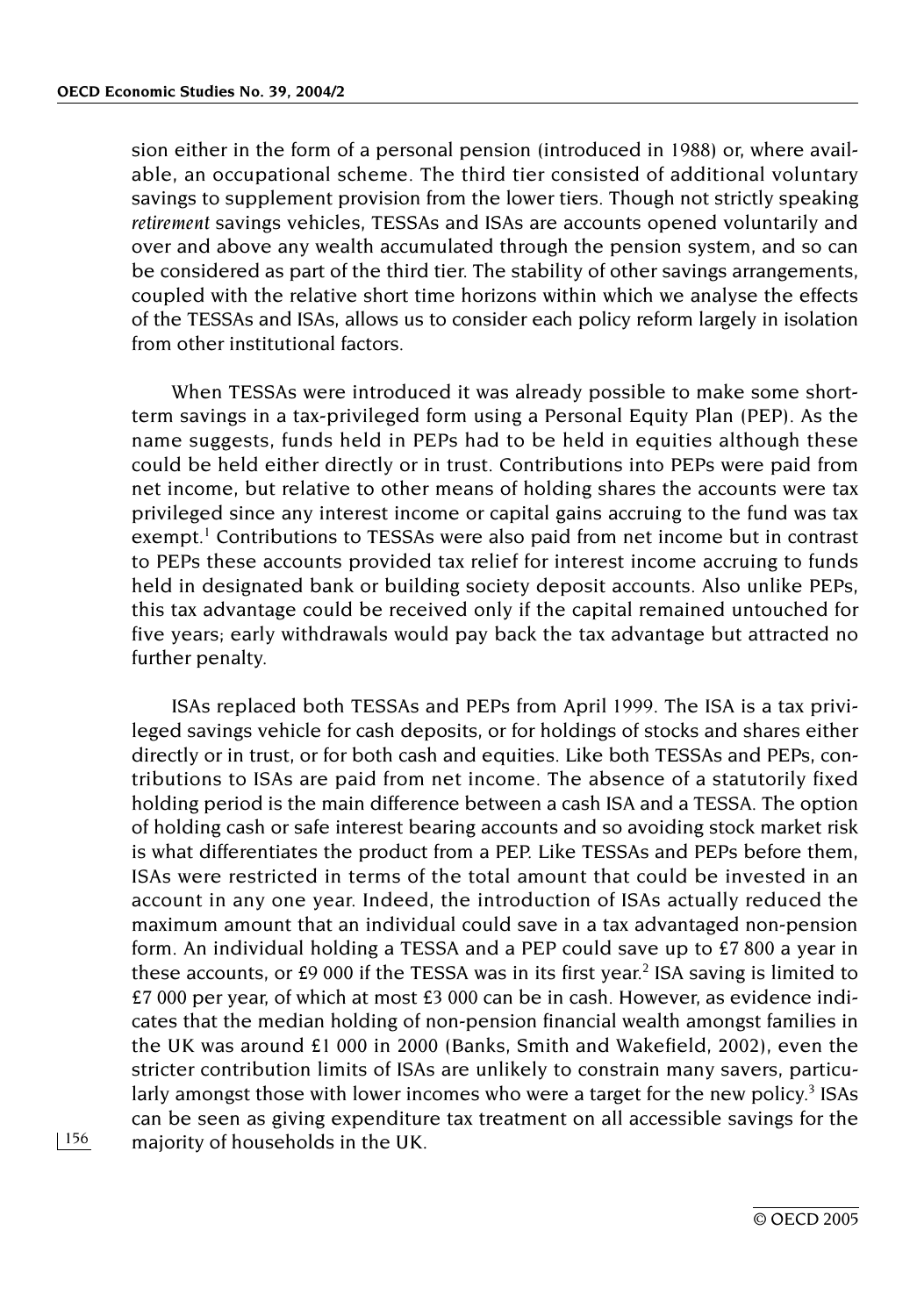In the context of a discussion of tax-advantaged products and their impact on savings, both TESSAs and ISAs can be seen as an expansion of tax exemptions that increase the interest rate available on some part of a saver's assets. TESSAs were the first product that allowed individuals in the UK to save from net income and pay no tax on returns to a simple cash deposit account. The advent of ISAs meant that savers could for the first time pay no tax on the returns to their savings made from net income without having to either sacrifice liquidity or bear stock market risk. We now look at evidence to try and uncover whether or not these expansions of tax exemptions did increase saving through the mechanism discussed in the theoretical section of the paper. To anticipate, our conclusion is consistent with that from the IRA reforms in the United States: there is little evidence that the policies had strong effects in generating increased saving.

# *Aggregate evidence on the effectiveness of TESSAs*

A lack of detailed individual or household level data on wealth before 1995 makes a detailed analysis of the effects of the introduction of TESSAs infeasible. Instead we simply report summary evidence from the aggregate statistics which suggests a high degree of reshuffling of portfolios. Take-up of TESSAs was initially high, as shown in Figure 1. Immediately on their introduction, 2 million policies were taken out, representing just under one in ten households. Subsequently, the number of accounts rose steadily through the period and by their abolition in 1999 well over 5 million accounts were active. Since each account lasts for a



Figure 1. **Take-up of tax exempt special savings accounts**

*Source:* Inland Revenue Statistics.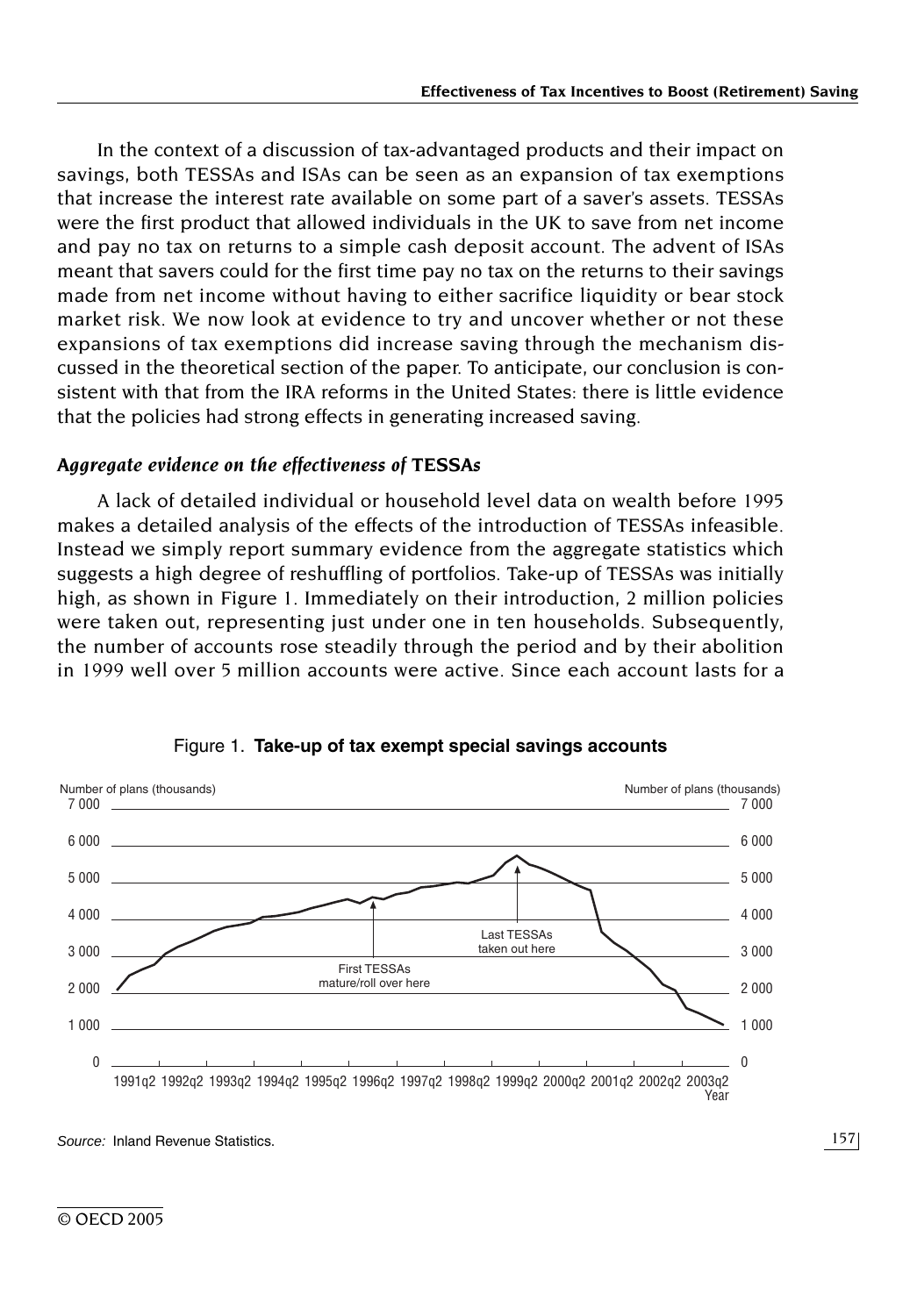fixed five-year period the stock of TESSAs held declined steadily in the following years as the accounts expired.

Looking at the time series of TESSA ownership it is clear that there was an early period of rapid adoption, between 1991 and 1993, after which growth in ownership rates was steadier (with the exception of a final short sharp increase in 1999 which is a "pre-abolition" effect). Remembering that there were fixed contribution limits, it is natural to ask what happened to average balances in this period. In the first year of a TESSA individuals were allowed to contribute £3 000, and in each subsequent year contributions were limited to £1 800, although subject to a total five-year limit of £9 000.

Figure 2 uses data on the stock of wealth held in TESSAs, combined with data on the number of active accounts, to show the average size of TESSA balances over the period. A striking pattern emerges. Over the period of early adoption, and indeed in the two subsequent years, there are discrete jumps in the average balances each time a new financial year begins. Although average balances do not increase by the entire amount of the increasing contribution limit it is clear that for the initial years at least, balances are close to the maximum they could be. Without household level data on consumption and/or saving in financial assets of the kind exploited for the US in the previous section, we cannot construct a test of the extent to which these observed changes in average TESSA balances are due to new saving or reshuffling of assets. There is though a plausible mechanism through which reshuffling would lead to the observed patterns, and particularly



#### Figure 2. **Average TESSA balances**

158 *Source:* Inland Revenue Statistics.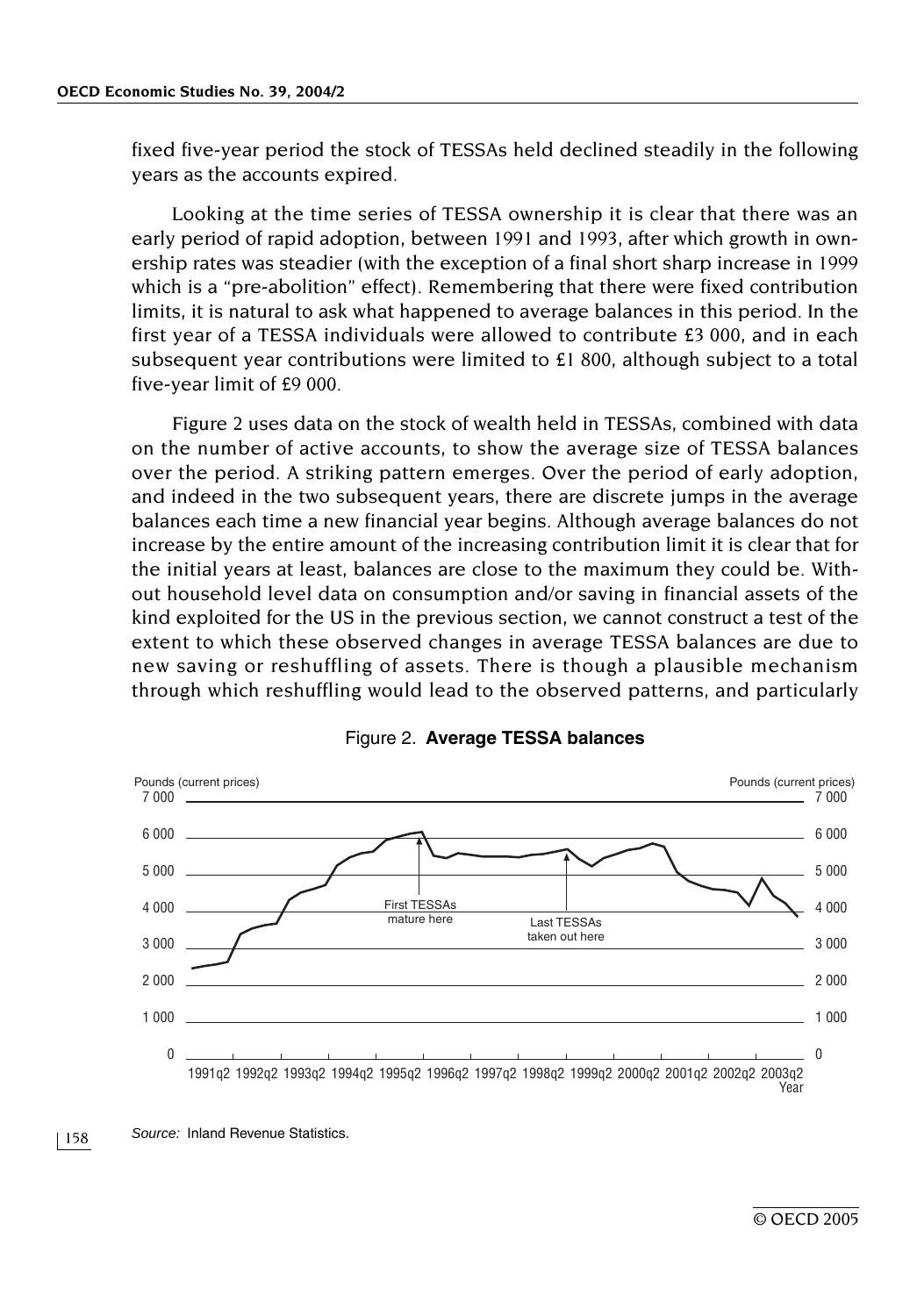the discrete jumps in balances associated with the relaxation of constraints. Specifically, in the early years of an account the annual contribution limits effectively constrain the overall balances that can be held in the account. Each April an individual becomes eligible for another year of contributions which consequently raises the total amount that can be held in the account and therefore allows more reshuffling to take place, up to the point that balances in other forms of saving are available to be transferred. Such a pattern of large contributions at the beginning of the year, followed by no further contributions for the rest of the fiscal year, would not typically be associated with reduced consumption patterns<sup>4</sup>.

Following this episode, once TESSAs had been established and the first five year accounts were beginning to mature and possibly "roll-over" into follow-on accounts, there was a period of remarkable stability in average balances which continued until the accounts began to expire post 1999. Once again, although robust statements are difficult to make given the lack of micro data and the absence of an appropriate counterfactual, this would be consistent with the build up of TESSA balances having been mainly reshuffling. Given that evidence on the distribution of wealth suggests that stocks of assets are limited relative to fiveyear contribution limits for the majority of households, if the funds flowing into TESSAs were arising from reshuffling, then TESSA balances would begin to plateau as the funds available begin to run out. This seems to be exactly what happened as the system of TESSAs became more established through the mid 1990s.

The final episode takes place post 1999, and is less easy to interpret directly. Following the abolition of TESSAs and their replacement with ISAs there is a period when average balances fall steadily, in parallel with falls in the number of active accounts. Two possible interpretations present themselves. Firstly, this could be a selection effect – those who took out TESSAs early (and hence whose TESSAs expired early) typically may have had higher balances than those who took them out late. Secondly, however, this decline in average balances could have reflected marginal saving (or even marginal reshuffling) being directed into ISAs even for those who had a TESSA account. Such behaviour would have been rational (given equal pre-tax rates of return) since ISAs provide the same tax advantage as TESSAs but without the liquidity restriction.

The period around the replacement of TESSAs with ISAs is clearly instructive for evaluating tax incentives for saving. This is also a period where some micro data on savings and wealth holding was available in Britain, so it is this evidence which we turn to next.

### *Micro-evidence on the effectiveness of ISAs*

To reiterate what was said above, the introduction of ISAs effectively created expenditure tax treatment on all accessible savings for the majority of households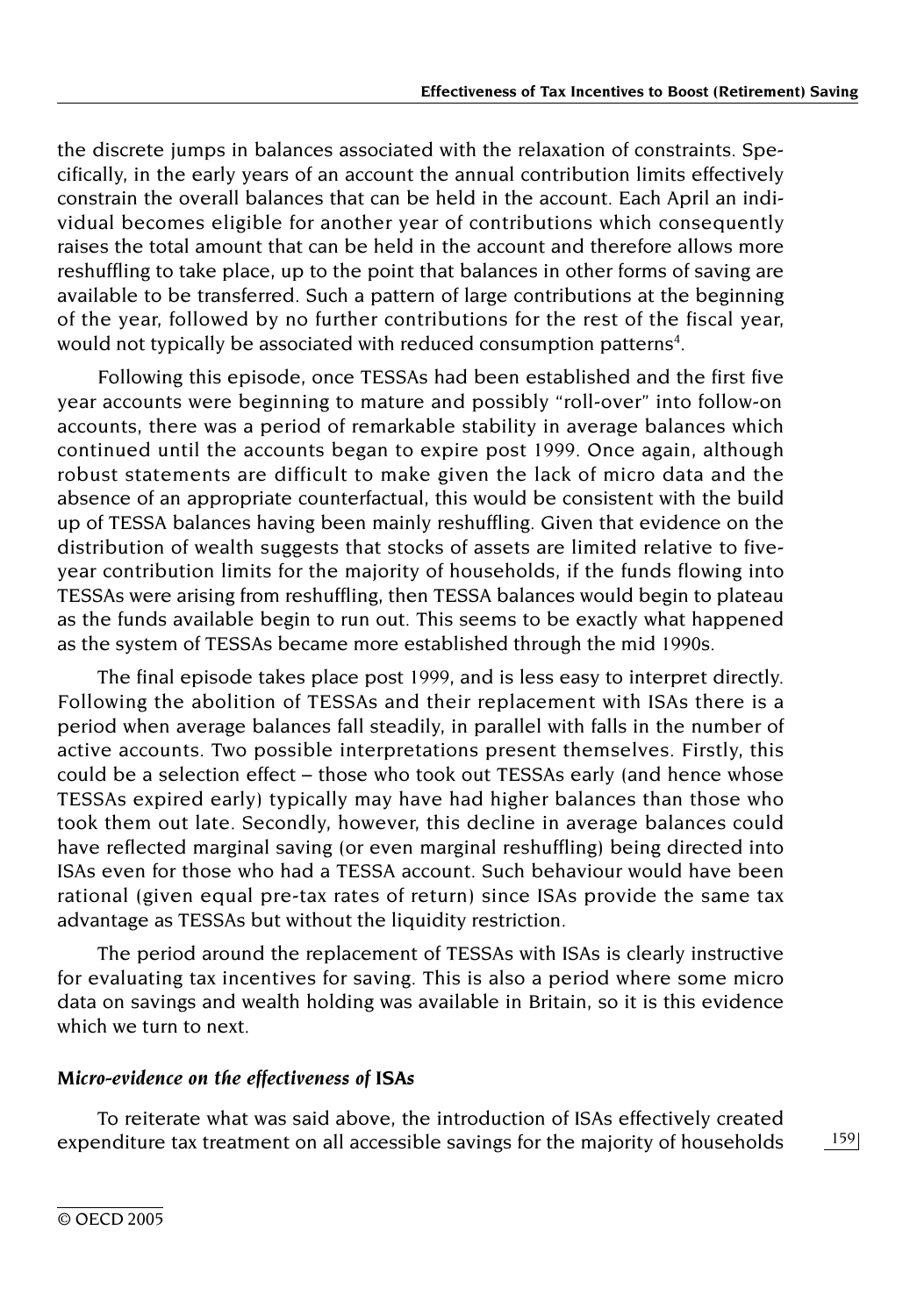in the UK. Compared with the tax favoured savings products that preceded them, ISAs offered greater flexibility in terms of accessibility of funds and the ability to hold cash. In order to make an initial analysis of whether or not ISAs encouraged saving, perhaps particularly among those with moderate incomes who were a target for the policy, we present some "group based" descriptive evidence of the limited micro-data on individual and family savings that is available for the UK. We split the sample into education groups defined to roughly measure whether the individual has only compulsory level schooling, advanced level school education, or some college education. Education might be thought to better capture *lifetime* resources than a control for current income, and unlike income, in our sample of non-students education is also not likely to be determined at the same time that current savings choices are made. We also split the sample into ten-year age bands in order to look at whether or not the new savings product attracted younger savers.

Our main data source is the "Family Resources Survey" (FRS). The FRS is an annual survey of households in Great Britain, which collects data on the economic resources of a cross section of households. It takes a representative sample of the population of private households across Great Britain, $5$  and samples around 40 000 individuals from around 28 000 families $6$  or 22 000 households, each year. In addition to its large sample size and the detailed information it provides on personal and family characteristics, the FRS is useful for our purposes because it contains detailed information on which financial assets individuals hold. It also records banded information on whether the individual thinks that the balance of funds in all accounts held between themselves and their spouse/partner is: less than £1 500; between £1 500 and £8 000; between £8 000 and £20 000; or greater than £20 000.

Table 5 shows how family level ownership of tax favoured financial savings products (TESSAs and PEPs, and subsequently ISAs) changed between financial year 1998/9 – immediately before ISAs were introduced – and financial year 2002/03, which is the most recent available year of FRS data. Since the new product could (subject to limits on amounts saved) be used as an almost perfect substitute for TESSAs and PEPs, but also offered greater flexibility than its predecessors, one would (all else equal) expect to see an increase in the proportion of families holding these assets. The data indeed show quite substantial percentage point increases in ownership of these assets, and the data in the appendix show that the pattern is similar if the data is analysed at the individual rather than family level.<sup>7</sup> These increases do not seem to be confined to lower education groups who were thought to be a key target of the reform, but are seen across all groups. If the increases were considered in percentage (rather than percentage point) terms, then there is evidence of the effect being weakly skewed towards younger and lower education groups: the increases for the two low education groups in the

© OECD 2005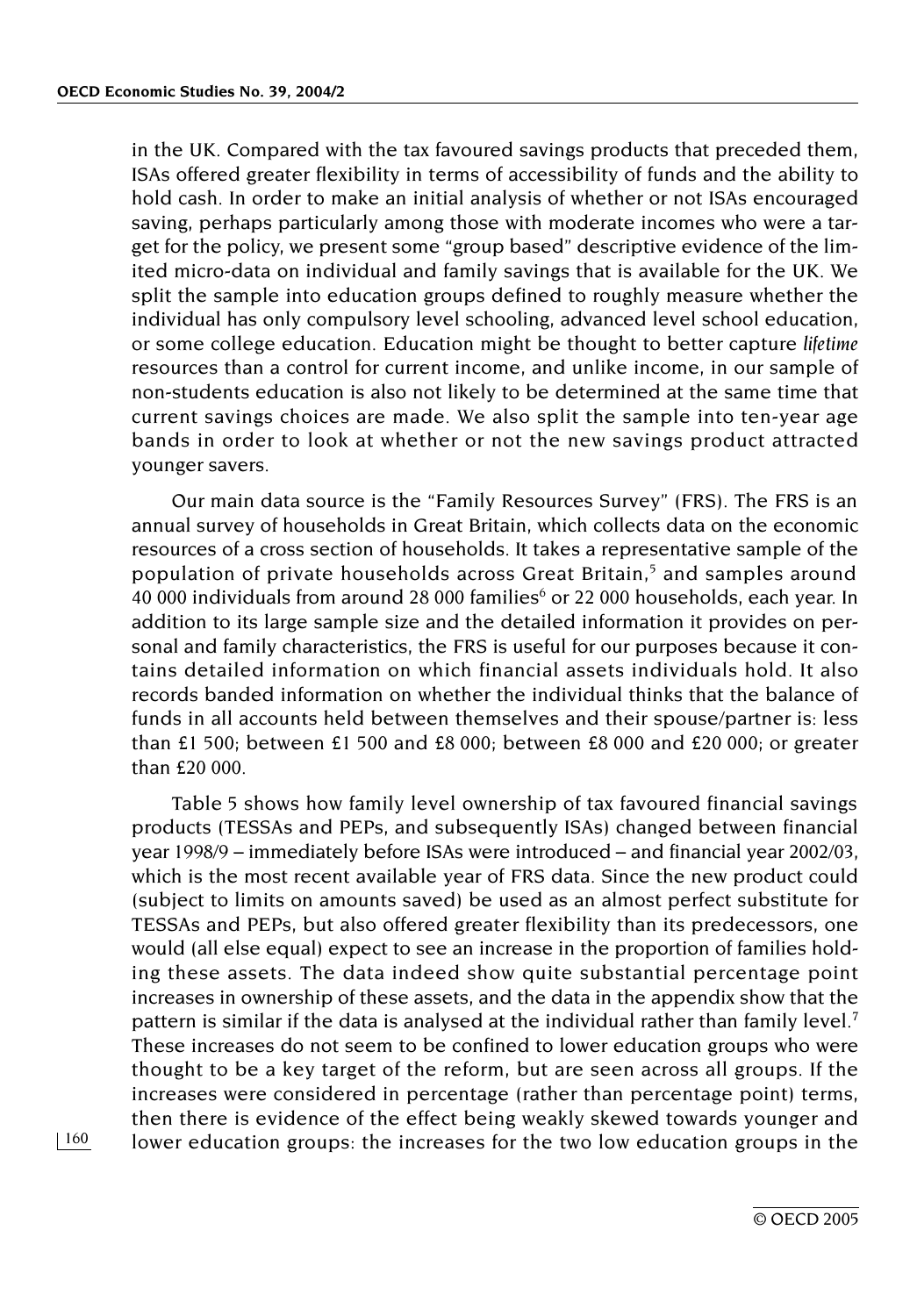|                                                    |                             |                              |                              | Age                          |                              |                              |                              |
|----------------------------------------------------|-----------------------------|------------------------------|------------------------------|------------------------------|------------------------------|------------------------------|------------------------------|
| Age ceased education                               | $<$ 30                      | 30s                          | 40s                          | 50s                          | 60s                          | $70+$                        | All                          |
|                                                    |                             |                              |                              | 1998/99                      |                              |                              |                              |
| School leaving age<br>Age $18$<br>Age $19+$<br>All | 3.3<br>7.1<br>12.0<br>6.5   | 7.3<br>15.6<br>27.4<br>14.9  | 7.5<br>19.5<br>37.1<br>20.5  | 18.8<br>33.4<br>52.3<br>30.9 | 20.5<br>38.8<br>60.1<br>32.1 | 9.6<br>24.8<br>56.1<br>17.4  | 10.5<br>23.1<br>32.9<br>19.2 |
|                                                    |                             |                              |                              | 2002/03                      |                              |                              |                              |
| School leaving age<br>Age $18$<br>Age $19+$<br>All | 8.4<br>14.7<br>28.1<br>16.0 | 14.3<br>29.3<br>43.3<br>26.9 | 18.6<br>31.3<br>47.3<br>31.1 | 26.6<br>42.8<br>63.0<br>41.4 | 32.7<br>54.7<br>68.9<br>45.4 | 22.0<br>42.3<br>68.5<br>32.6 | 19.8<br>35.8<br>46.6<br>31.2 |
|                                                    |                             |                              |                              | Percentage point increase    |                              |                              |                              |
| School leaving age<br>Age $18$<br>Age 19+<br>All   | 5.1<br>7.5<br>16.1<br>9.5   | 7.0<br>13.8<br>16.0<br>12.0  | 11.1<br>11.8<br>10.2<br>10.6 | 7.9<br>9.5<br>10.6<br>10.5   | 12.2<br>15.9<br>8.7<br>13.3  | 12.4<br>17.4<br>12.4<br>15.2 | 9.3<br>12.7<br>13.7<br>12.0  |

|  | Table 5. Percentage of families holding tax-free financial assets |  |  |  |  |  |
|--|-------------------------------------------------------------------|--|--|--|--|--|
|--|-------------------------------------------------------------------|--|--|--|--|--|

*Source:* Authors' analysis using the Family Resources Survey. As in all subsequent tables using FRS data, totals are grossed up to be more representative of population totals, but this makes little difference to the figures and ungrossed numbers are available on request from the authors.

youngest age band represent a more than doubling in ownership. Evidence of this kind can be, and in some government publications has been (see Chapter 5 of H.M. Treasury, 2000), interpreted as suggesting that ISAs were more attractive to lower income savers than TESSAs and PEPs had been. On the other hand at least one study that has used micro-data to examine the effects of ISAs argued that the products were little better than TESSAs and PEPs at reaching some low-income groups (Paxton, 2003). Both of these studies may have understated the difference in reach of the different products by comparing stock levels of ownership for the more established products (TESSAs and PEPs in the late 1990s) to those for ISAs in only their early years.

If the evidence of an increase in ownership rates for tax favoured savings products were supplemented by evidence of an increase in ownership of assets more generally, then this would support the notion that ISAs might have encouraged some new savers. Table 6 looks precisely at whether or not the ownership of all non-pension financial savings products (all accounts except current accounts) rose between 1998/9 and 2002/3. In this case there is no evidence of an increase, and in most groups ownership rates actually fell over the period (again data presented in the appendix show a similar pattern for individuals as for families). If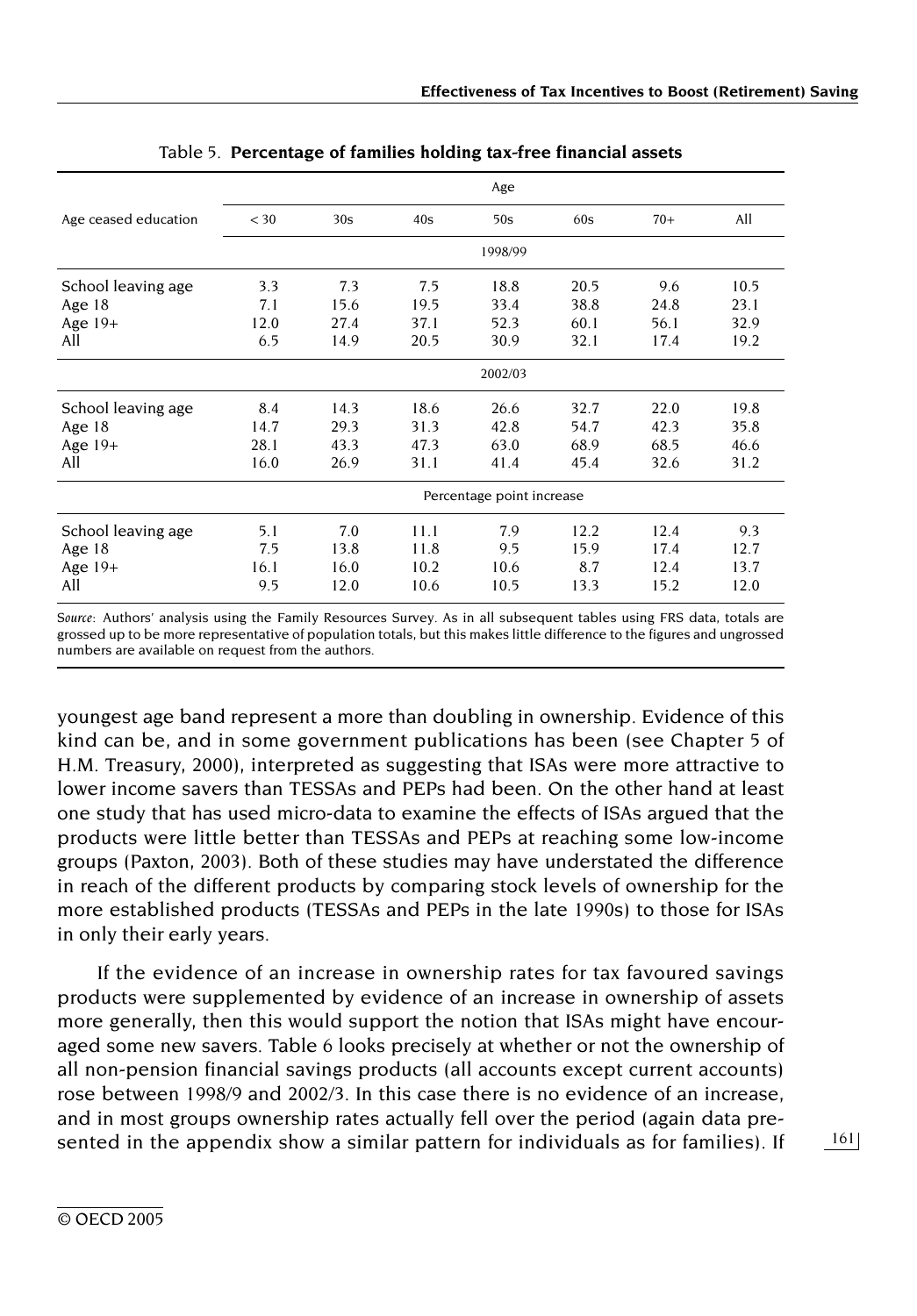|                      |                           |        |        | Age    |        |        |        |  |  |  |  |  |
|----------------------|---------------------------|--------|--------|--------|--------|--------|--------|--|--|--|--|--|
| Age ceased education | $<$ 30                    | 30s    | 40s    | 50s    | 60s    | $70+$  | All    |  |  |  |  |  |
|                      |                           |        |        | 1998   |        |        |        |  |  |  |  |  |
| School leaving age   | 39.1                      | 49.5   | 49.6   | 62.2   | 66.9   | 67.4   | 55.6   |  |  |  |  |  |
| Age 18               | 56.2                      | 75.7   | 72.6   | 82.6   | 81.9   | 83.0   | 75.1   |  |  |  |  |  |
| Age $19+$            | 67.7                      | 83.5   | 88.7   | 92.2   | 90.5   | 91.4   | 82.5   |  |  |  |  |  |
| All                  | 51.0                      | 65.5   | 70.4   | 76.1   | 75.4   | 73.9   | 67.6   |  |  |  |  |  |
|                      |                           |        |        | 2002   |        |        |        |  |  |  |  |  |
| School leaving age   | 33.2                      | 50.1   | 52.3   | 59.1   | 63.7   | 65.9   | 53.8   |  |  |  |  |  |
| Age $18$             | 48.3                      | 71.4   | 70.3   | 78.1   | 80.6   | 78.8   | 71.4   |  |  |  |  |  |
| Age $19+$            | 64.5                      | 79.5   | 85.1   | 89.9   | 89.8   | 91.7   | 79.8   |  |  |  |  |  |
| All                  | 46.7                      | 64.4   | 68.0   | 73.9   | 73.3   | 72.3   | 65.6   |  |  |  |  |  |
|                      | Percentage point increase |        |        |        |        |        |        |  |  |  |  |  |
| School leaving age   | $-6.0$                    | 0.7    | 2.7    | $-3.1$ | $-3.2$ | $-1.6$ | $-1.7$ |  |  |  |  |  |
| Age $18$             | $-7.9$                    | $-4.4$ | $-2.4$ | $-4.5$ | $-1.3$ | $-4.2$ | $-3.7$ |  |  |  |  |  |
| Age $19+$            | $-3.3$                    | $-4.0$ | $-3.7$ | $-2.2$ | $-0.8$ | 0.3    | $-2.7$ |  |  |  |  |  |
| All                  | $-4.3$                    | $-1.2$ | $-2.4$ | $-2.2$ | $-2.1$ | $-1.6$ | $-2.1$ |  |  |  |  |  |
|                      |                           |        |        |        |        |        |        |  |  |  |  |  |

#### Table 6. **Percentage of families holding any financial assets other than a current account**

*Source:* Authors' analysis using the Family Resources Survey.

anything, the decline was biggest in the youngest, lowest education groups. While it is possible that the decline would have been more dramatic in the absence of ISAs, the combined evidence of Tables 5 and 6 strongly suggests that many people who held ISAs in 2002/03 were simply reallocating or "reshuffling" assets that they would have held in other accounts if ISAs had never been introduced.

Even if it is the case that the advent of ISAs had little impact on asset ownership rates across education and age-groups in the population, the policy could still have been successful in encouraging new saving if those who were saving began to save more after the new instrument was introduced. We therefore need to consider data on the amounts that people save. Figure 3 and Table 7 (with a corresponding analysis at the individual level in Appendix Table A3) exploit the FRS data which records in broad bands the level of family wealth held in non-pension financial assets. Both the aggregate data in the figure and the grouped data in the table show evidence of a slight increase over time in the proportion of families with more than £1 500 in these assets. This increase seems to have been experienced fairly uniformly across groups. There are at least two reasons why it is hard to interpret this data as evidence of increased saving due to ISAs. The first is that over time inflation would have eroded the real value of £1 500 of nominal wealth: to compare families with more than £1 500 of nominal wealth in 2002 to families with the same real value of wealth in 1998, one would need to observe how many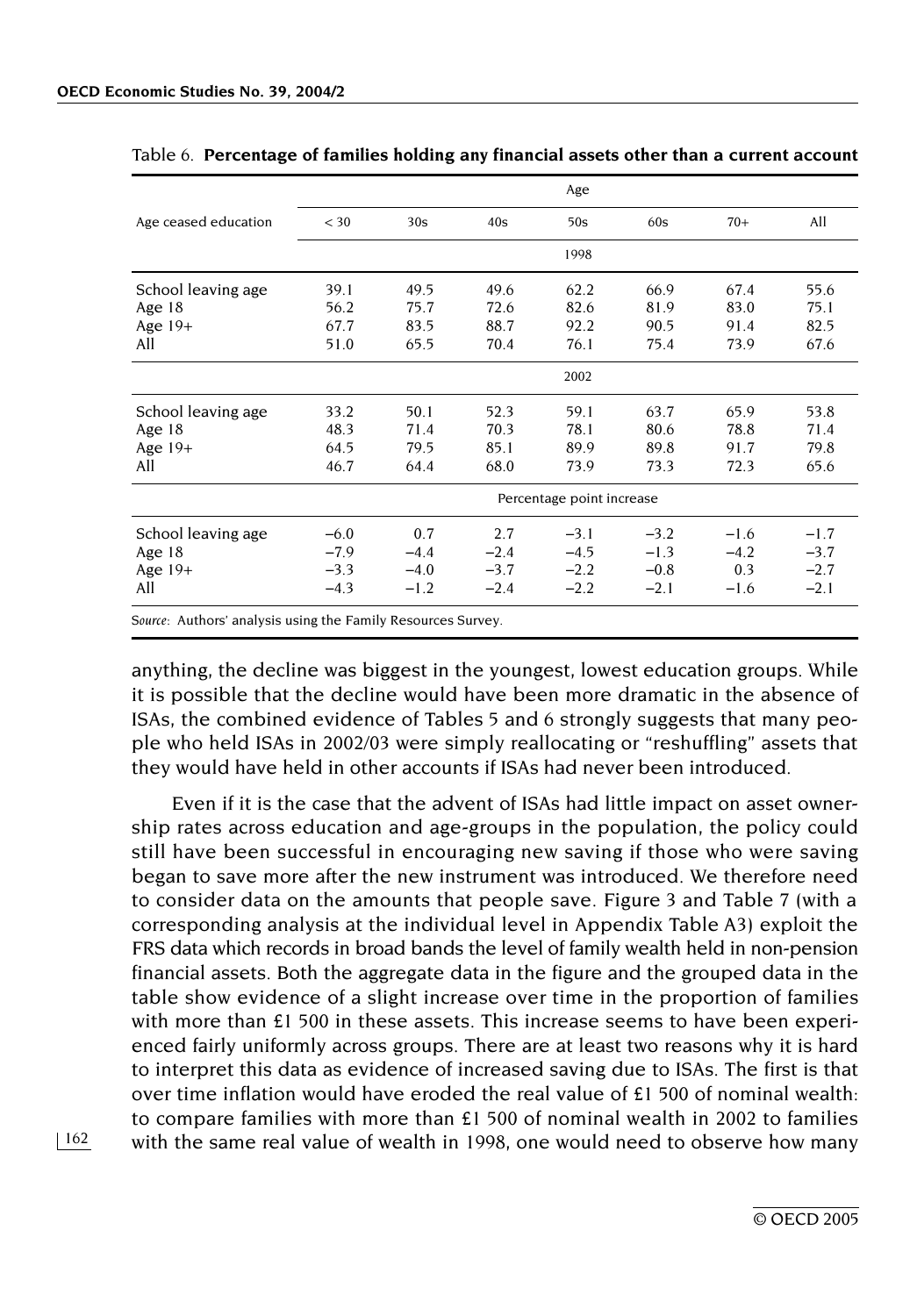

Figure 3. **Percentage of the population living in families with more than £1 500 in financial assets**

*Source:* Authors' analysis of Family Resources Survey, various years.

| $<$ 30 | 30s  |      |                                                              |      |                           |      |
|--------|------|------|--------------------------------------------------------------|------|---------------------------|------|
|        |      | 40s  | 50s                                                          | 60s  | $70+$                     | All  |
|        |      |      | 1998                                                         |      |                           |      |
| 12.8   | 24.0 | 27.5 | 45.2                                                         | 56.5 | 58.7                      | 37.4 |
| 20.8   | 43.6 | 48.4 | 64.8                                                         | 76.3 | 75.5                      | 54.0 |
| 33.5   | 60.7 | 69.6 | 78.9                                                         | 84.0 | 90.9                      | 61.1 |
| 20.9   | 40.2 | 48.7 | 60.1                                                         | 67.8 | 66.6                      | 48.5 |
|        |      |      | 2002                                                         |      |                           |      |
| 12.8   | 26.7 | 33.1 | 47.1                                                         | 58.6 | 61.8                      | 40.3 |
| 19.3   | 45.8 | 52.4 | 66.6                                                         | 77.0 | 78.6                      | 56.8 |
| 35.7   | 63.6 | 72.8 | 81.5                                                         | 90.9 | 93.2                      | 64.8 |
| 22.0   | 43.4 | 51.7 | 63.5                                                         | 70.0 | 70.4                      | 51.8 |
|        |      |      |                                                              |      |                           |      |
| 0.0    | 2.6  | 5.7  | 1.9                                                          | 2.1  | 3.1                       | 2.9  |
| $-1.6$ | 2.3  | 4.0  | 1.9                                                          | 0.7  | 3.1                       | 2.7  |
| 2.1    | 2.9  | 3.3  | 2.6                                                          | 6.9  | 2.3                       | 3.7  |
| 1.2    | 3.2  | 3.1  | 3.4                                                          | 2.2  | 3.8                       | 3.4  |
|        |      |      | Source: Authors' analysis using the Family Resources Survey. |      | Percentage point increase |      |

|  | Table 7. Percentage of families holding more than £1 500 in financial assets |  |  |  |  |
|--|------------------------------------------------------------------------------|--|--|--|--|
|  |                                                                              |  |  |  |  |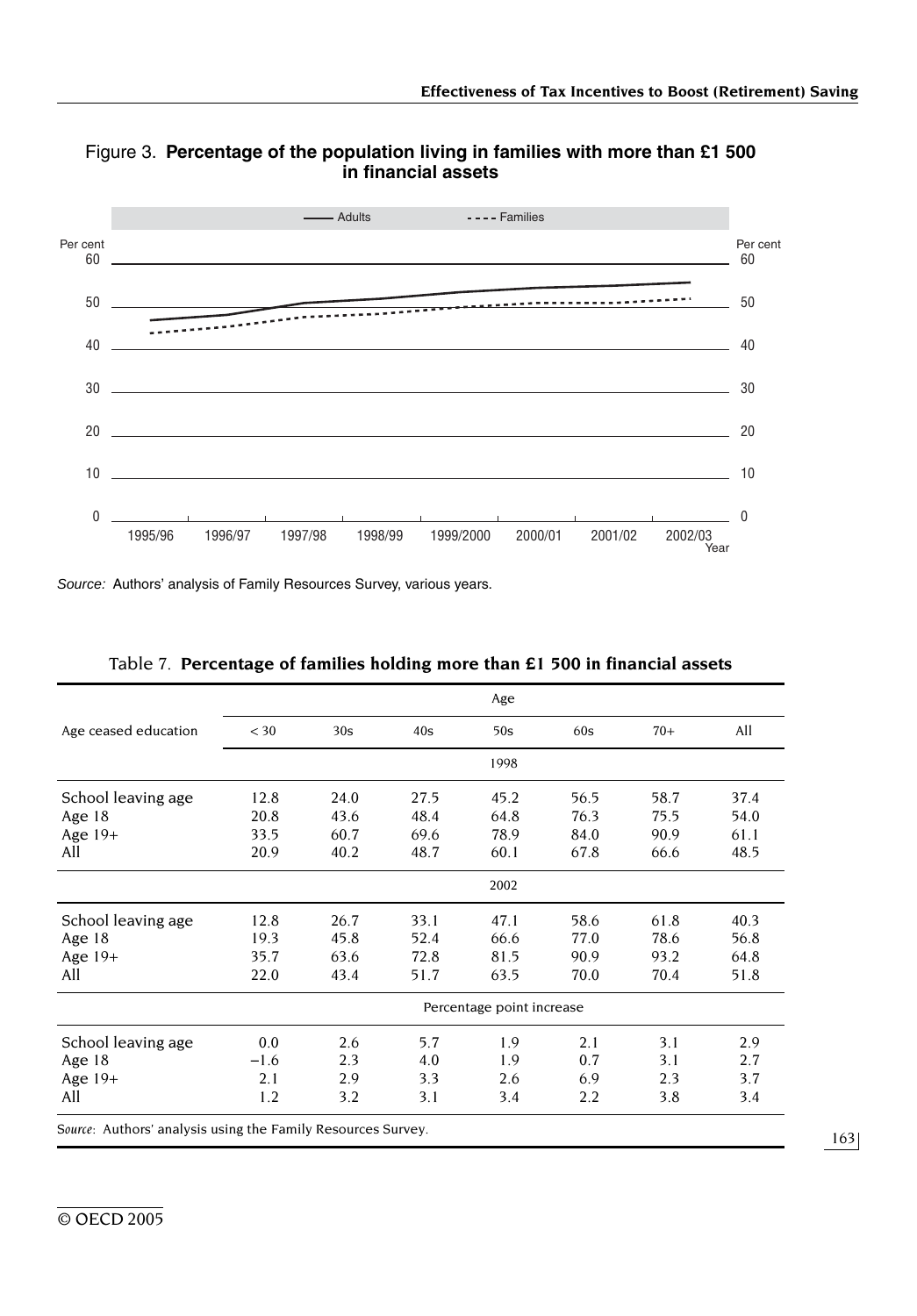families had more than around £1 390 of wealth in the earlier year,<sup>8</sup> but this information is not contained in the FRS. Additionally, the FRS data measures a stock of wealth whereas we would like to observe the flow of wealth going into these assets. In order to get a measure of this flow that can be presented in real terms, it is necessary to use a second dataset, the British Household Panel Survey (BHPS).

The British Household Panel Study is a survey of around 10 000 adults in around 5 000 households (or 7 000 families). $9$  The same households are interviewed annually although as in any panel study, some respondents drop out of the panel.<sup>10</sup> Like the FRS the survey asks participants about a wide range of personal and family characteristics including educational attainment and age. Although somewhat less detailed information is elicited on income sources, the BHPS does ask interviewees whether or not they maintain some savings by "putting something away" from their income. Those who answer "yes" to this question are then asked to estimate "About how much on average do you personally manage to save a month?" It is the information contained in answers to this question that we exploit here.

Figure 4 shows that, with the exception of the occasional upwards movement for the highest education group, there is little evidence of growth in the real (2002) value of average monthly saving in financial assets by families in our BHPS sample



Figure 4. **Mean monthly saving among families saving positive amounts** Age ceased education

1. These averages do disguise some change in the proportion in each group that are saving positive amounts. However, although there is a general upward trend in the proportion of savers during the early years of the data, this levelled off before ISAs were introduced: for all groups 1998 marks the peak in the series for the proportions of savers.

164 *Source:* Authors' analysis of the British Household Panel Survey, various years.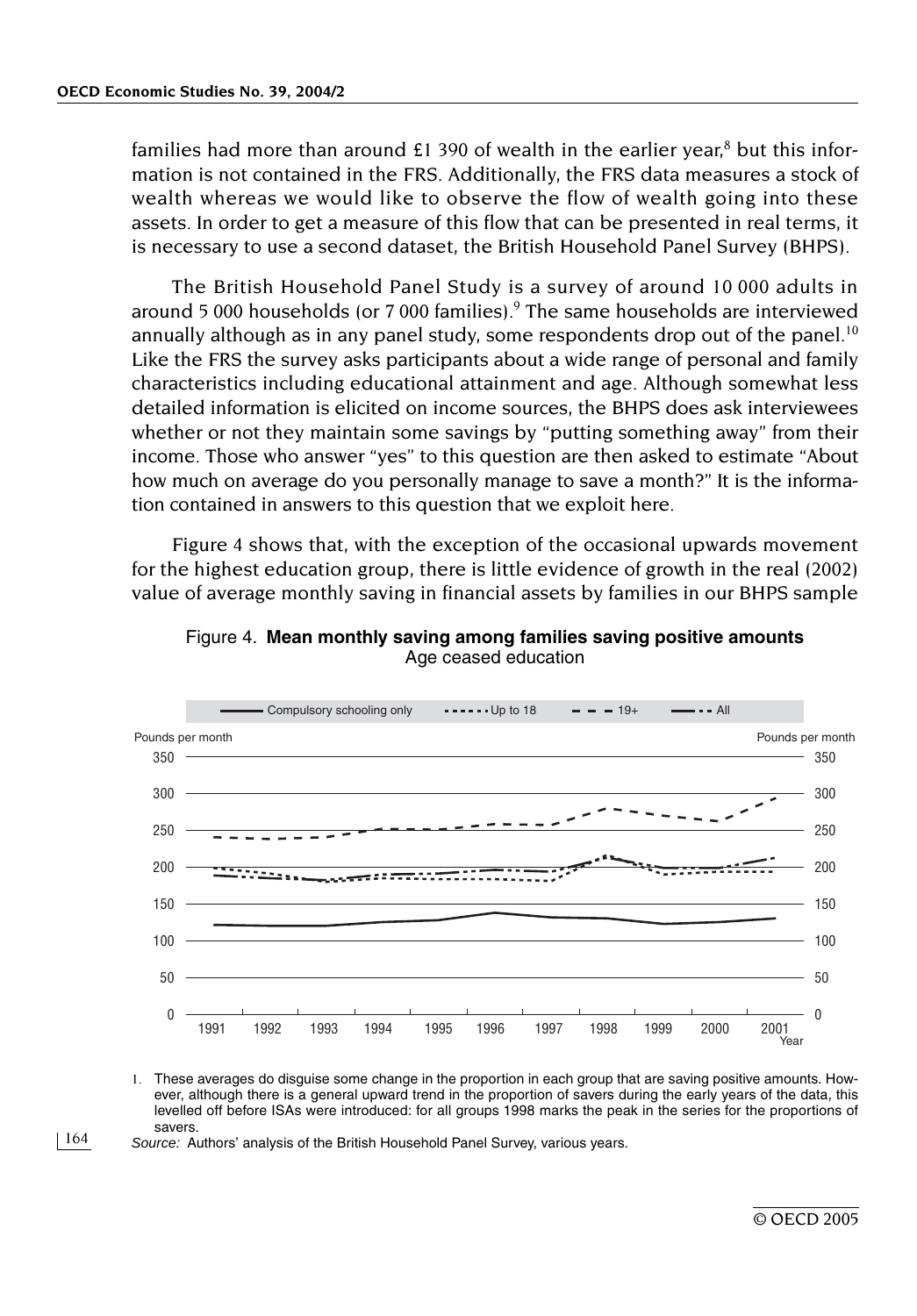between 1991 and 2001. Only for the highest education group do average savings rise above their 1998 level in the years after the introduction of ISAs, and that only in 2001, the final year of our data. Furthermore, for all the education groups, the data underlying this chart show that the proportion of families saving anything at all peaked in 1997 or 1998, just before the introduction of ISAs. On the face of it there seems to be little evidence of an effect of the introduction of ISAs on the amounts that families in the BHPS were saving in financial assets.

Finally, Figure 5 combines FRS and BHPS data in an attempt to provide a visual assessment of how the increase in the number of families holding tax-favoured savings products between 1998 and 2001 was related to the changing average levels of saving by families. There seems to be no clear pattern to the points displayed on the chart, although there are too few data points to scientifically assess whether or not there is a relationship such that average savings went up more (or down by less) in groups with stronger movements into tax favoured assets. Nonetheless, the fact that there are some groups with high take-up of the tax-favoured assets *and* big declines in average savings suggests that the introduction of ISAs certainly was not enough to offset other factors that may have been acting to depress saving levels.

#### Figure 5. **Percentage increase in amounts saved and numbers with tax free assets, 1998-2001**



Age ceased education, age:

*Source:* Authors' analysis of Family Resources Survey and British Household Panel Survey, various years.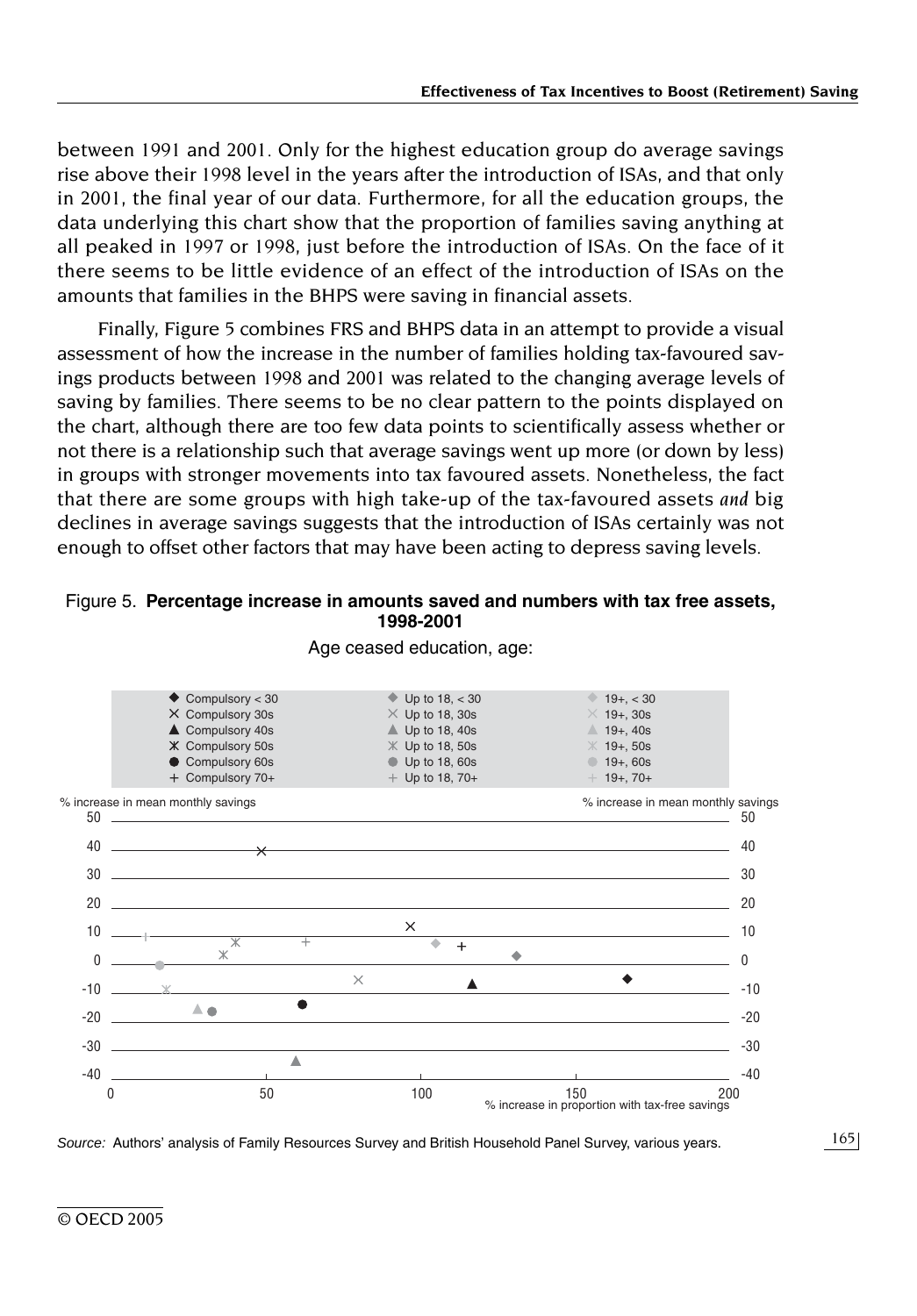Overall, this descriptive look at the data suggests that while the take-up of ISAs was quite high, there is no strong evidence that this had much affect on overall ownership of non-pension financial assets or on levels of saving among those with such assets. This evidence, particularly on ownership, is consistent with reshuffling behaviour of the kind observed in the US with IRAs.

#### **CONCLUSIONS AND THOUGHTS FOR FURTHER RESEARCH**

The evidence presented in this paper for IRAs in the US, and TESSAs and ISAs in the UK, suggests that, at the most, only relatively small fractions of the funds going into tax-advantaged savings vehicles can be considered to be "new" saving. As such, the best interpretation of the evidence is that such policies are expensive ways of encouraging savings. In addition, to the extent that the reshuffling of assets leads to a reduction in the tax liabilities without any real change in economic behaviour, there is some deadweight loss associated with such policies. Additionally, since those with the greatest reshuffling possibilities are the wealthiest members of society, these policies will typically have some distributional impact. *A priori* we would expect these factors to be biggest for IRAs and TESSAs, where the liquidity restriction would be likely to prevent savers with low wealth from participating. As such the introduction of ISAs in the UK is an important episode, showing, as it does, that even when such accounts do not include minimum holding periods the extent to which they encourage genuinely new saving is limited.

Of course, the arguments we used in this paper are mainly based on a standard economic model that assumes rational and informed behaviour. It is of course possible that such a model is not adequate and that to make the right intertemporal decisions individuals need either information or commitment devices. But if that is the case, and the "if" looms large here, then it is not obvious that rate of return advantages that can be expensive in terms of government revenue, are relevant for these other channels to work. Much work is needed to assess the extent to which individuals make the "wrong" decisions, and the possible importance of employer programmes, self-control, financial education, awareness, advertising, and government endorsements in changing such decisions. Particular types of arrangements may work, and may be responsible for what new saving we do observe in the products we considered above [and particularly in other products such as 401(k) in the US, and Personal or Stakeholder Pensions in the UK which we have not considered here].

The evidence presented above is limited in its scope by the nature of the data and policy variation available to researchers. In recent years, substantial progress has been made in the use of experimental and quasi-experimental methods to evaluate policy reform, particularly with application to labour market, education and training policies. Such approaches have not been applied in the area of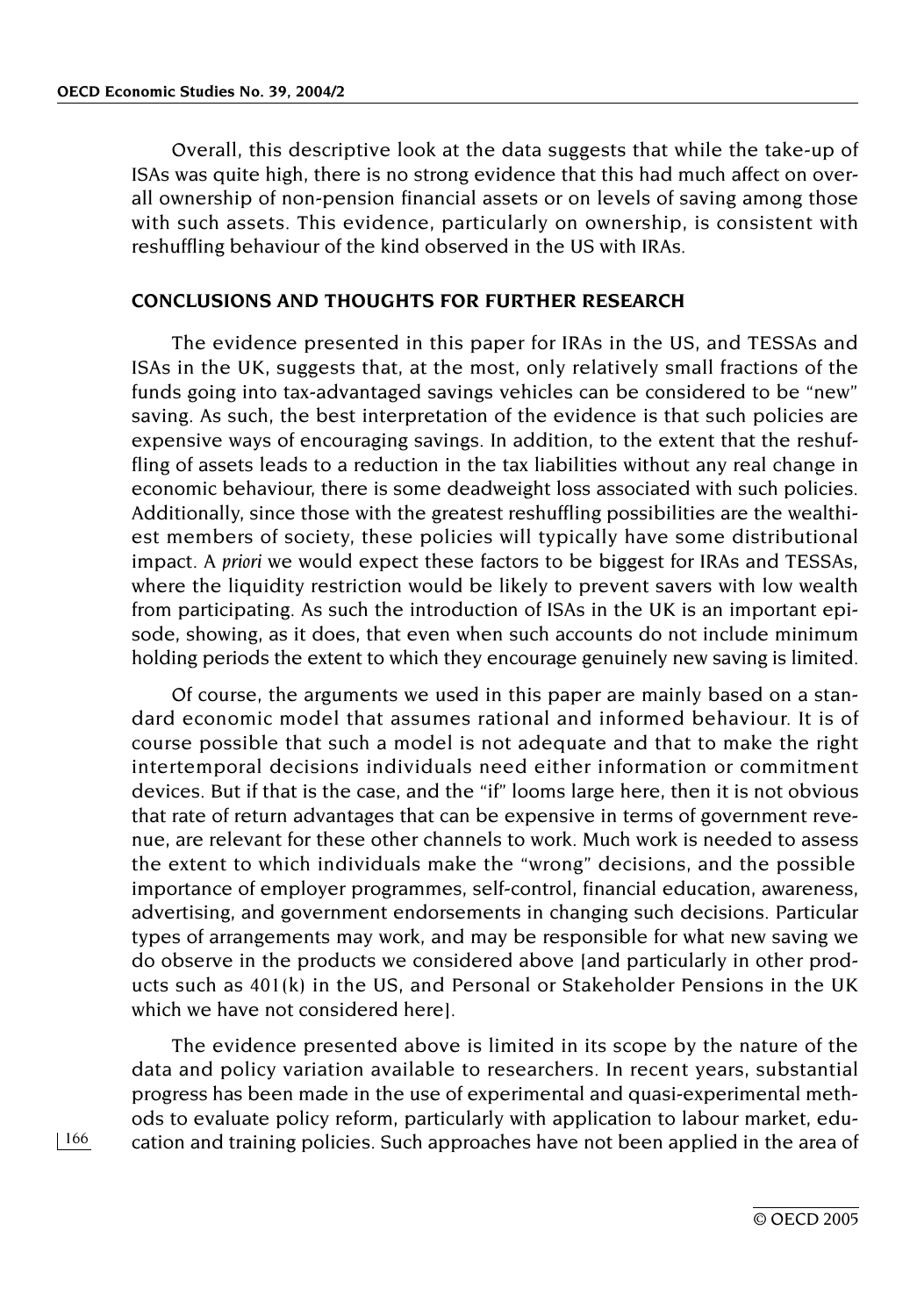savings policies and yet such methods, coupled with adequate measures of both saving in various forms and of consumption expenditures, would seem a promising direction for evaluating tax incentives more formally. As new data sources, which include important information on household financial behaviour and intertemporal choices (such as the HRS AHEAD in the US and ELSA in the UK) become available, the time is ripe for more work in this area. The role that will be played by these new and innovative data sources will be crucial. They represent a fundamental advance that was only developed in the last few years and that should be developed even further, both in terms of increasing the households covered by these surveys (which have so far been limited to elderly individuals) and the countries in which they are collected.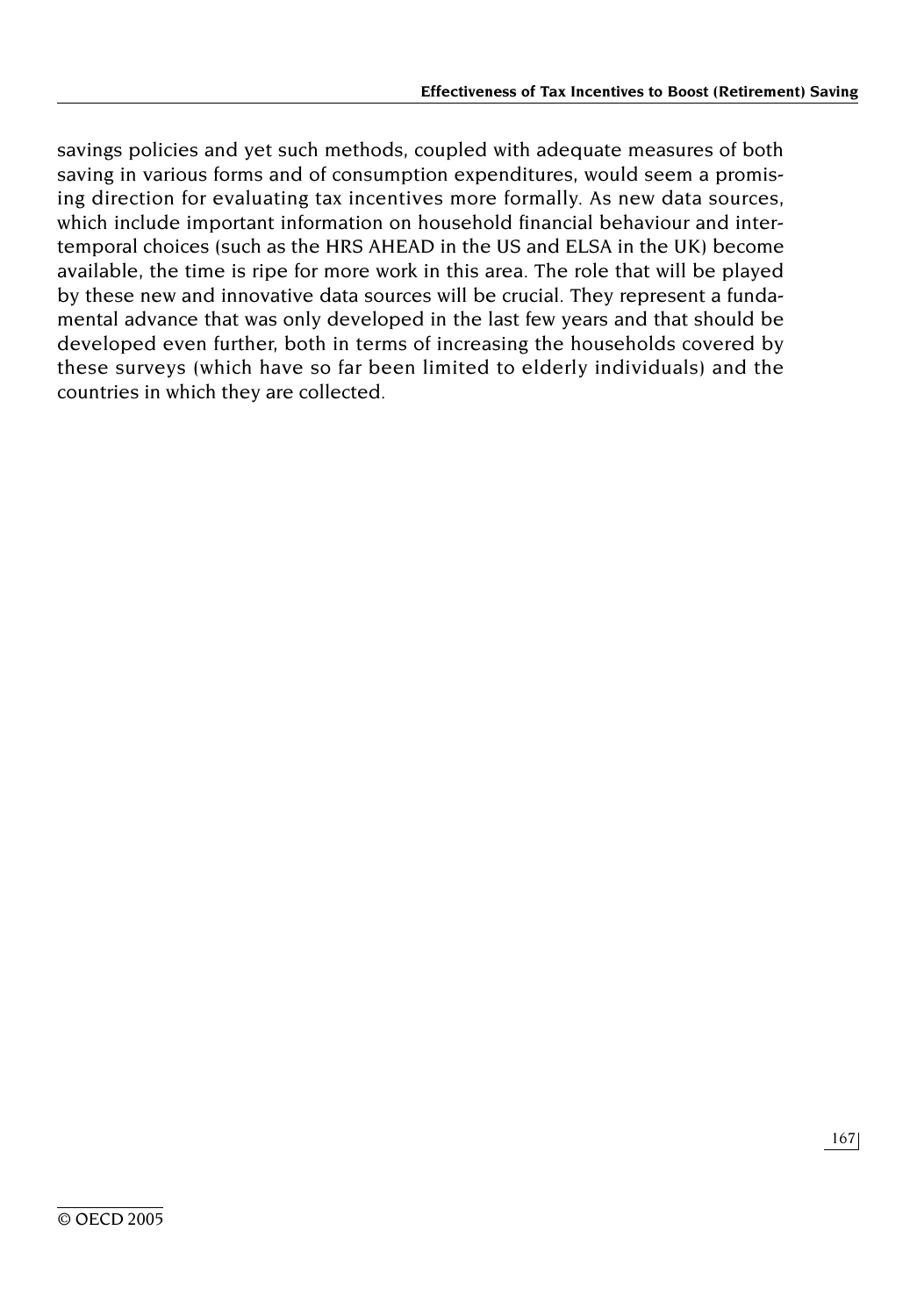### **Notes**

- 1. PEPs also attracted a "dividend tax credit", as subsequently did ISAs. For an example explaining the relative generosity of the credit in the two policies, see Banks and Tanner (1999), pp. 91-92.
- 2. More could be saved if a "single company PEP" was held alongside a general PEP.
- 3. An inland revenue press release (*http://archive.treasury.gov.uk/pub/html/budget97/ir4.html*) produced when the policy was first proposed said that "the new scheme will have a particular emphasis on encouraging those on low incomes to save".
- 4. The observed pattern of changes in balances could be associated with some reduction in consumption if, for example, the TESSA contribution limit can easily be exhausted early in the first year, but subsequently extra savings are made from income each month. This could mean that each April a lump of assets cumulated over the previous 11 months would be transferred into the TESSA. However, even this explanation is more plausible if the payments made in the first year come from reshuffling existing assets. Further, the evidence considered in this paper on IRAs in the US and ISAs in the UK, give additional weight to the supposition that changes in TESSA balances might have been due to reshuffling of assets.
- 5. Excluding the sparsely-populated Scottish islands and area north of the Caledonian Canal. More information on the FRS can be found at *www.dwp.gov.uk/asd/frs/.*
- 6. Throughout this section the term "family" refers to the unit of assessment for state benefits, which will be either a single adult or an adult couple, plus any dependent school aged children that live with the adult unit.
- 7. The similarity to the family analysis is even closer if one works at a household level. This is because the majority of UK households contain only one benefit unit (family). Household level analysis is available from the authors on request.
- 8. This number is derived using the Retail Prices Index for the middle month (September) of each year of our data.
- 9. Note that since 1997, there have been a number of non-representative sub-samples added to the BHPS sample. We do not use these households in our analysis. More information on the BHPS can be found at *www.iser.essex.ac.uk/bhps/doc*/.
- 10. In total, 62 per cent of respondents who gave a full interview at wave 1 (1991) were present in wave 10 (2000).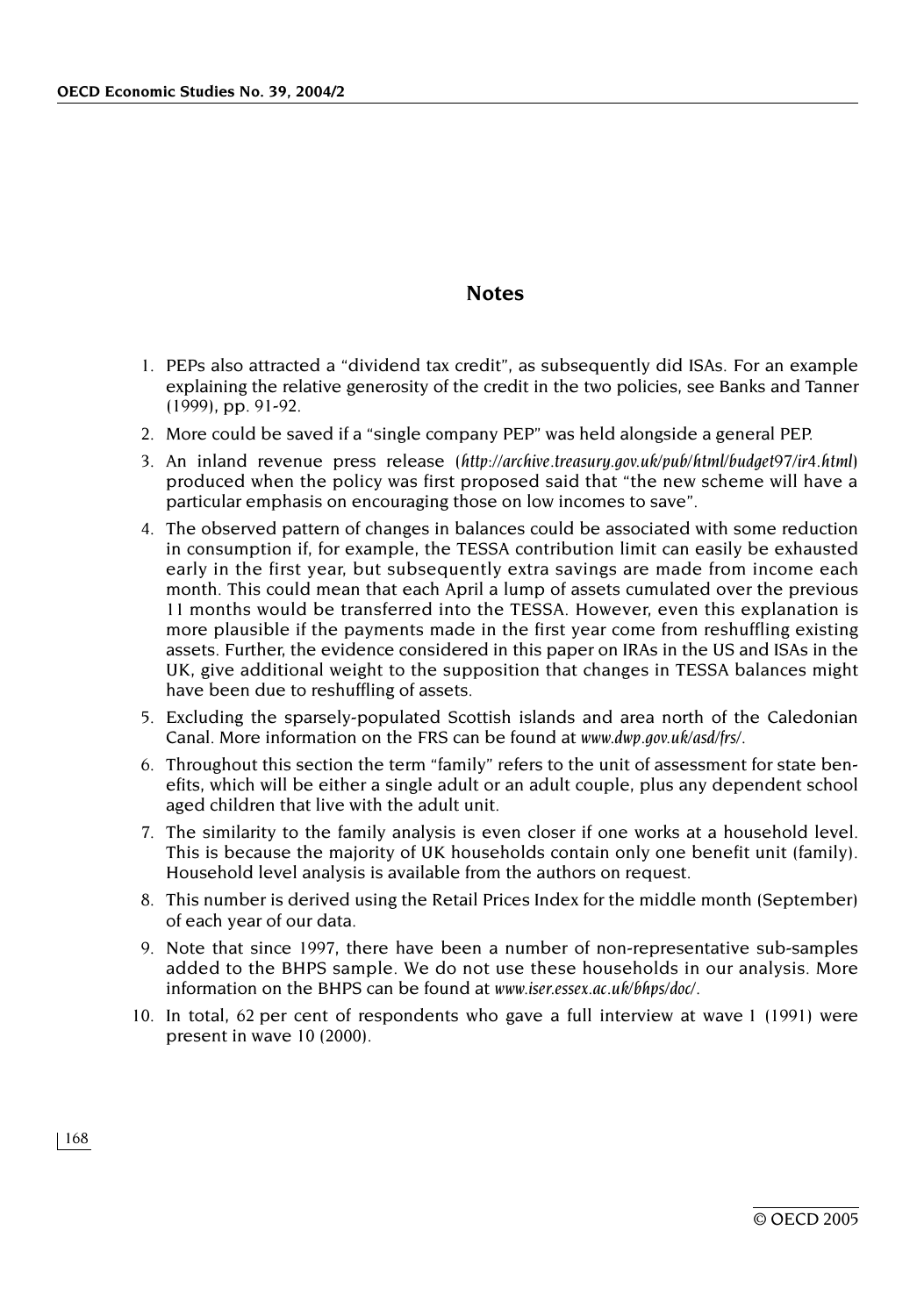# *Appendix*  **Analysis at the individual level**

|                      |                           |      |      | Age  |      |       |      |  |  |
|----------------------|---------------------------|------|------|------|------|-------|------|--|--|
| Age ceased education | $<$ 30                    | 30s  | 40s  | 50s  | 60s  | $70+$ | All  |  |  |
|                      |                           |      |      | 1998 |      |       |      |  |  |
| School leaving age   | 3.5                       | 7.4  | 10.4 | 19.4 | 20.8 | 9.6   | 11.5 |  |  |
| Age 18               | 7.3                       | 15.2 | 18.4 | 33.4 | 37.8 | 24.5  | 22.5 |  |  |
| Age $19+$            | 11.7                      | 25.0 | 34.6 | 49.7 | 57.6 | 50.9  | 30.2 |  |  |
| All                  | 6.4                       | 13.1 | 18.7 | 28.3 | 29.6 | 15.8  | 17.9 |  |  |
|                      |                           |      |      | 2002 |      |       |      |  |  |
| School leaving age   | 8.9                       | 15.4 | 19.3 | 28.6 | 33.4 | 23.0  | 21.4 |  |  |
| Age $18$             | 15.2                      | 26.9 | 30.7 | 42.8 | 53.7 | 41.6  | 35.0 |  |  |
| Age $19+$            | 27.5                      | 39.7 | 43.3 | 62.6 | 65.9 | 66.1  | 43.8 |  |  |
| All                  | 16.0                      | 24.2 | 28.8 | 39.6 | 42.9 | 31.5  | 29.7 |  |  |
|                      | Percentage point increase |      |      |      |      |       |      |  |  |
| School leaving age   | 5.5                       | 8.0  | 9.0  | 9.2  | 12.6 | 13.4  | 9.9  |  |  |
| Age $18$             | 7.9                       | 11.7 | 12.3 | 9.4  | 15.9 | 17.1  | 12.5 |  |  |
|                      | 15.8                      | 14.7 | 8.6  | 12.9 | 8.3  | 15.3  | 13.6 |  |  |
| Age $19+$            |                           |      |      |      |      |       |      |  |  |

# Table A1. **Percentage of adults holding tax-free financial assets**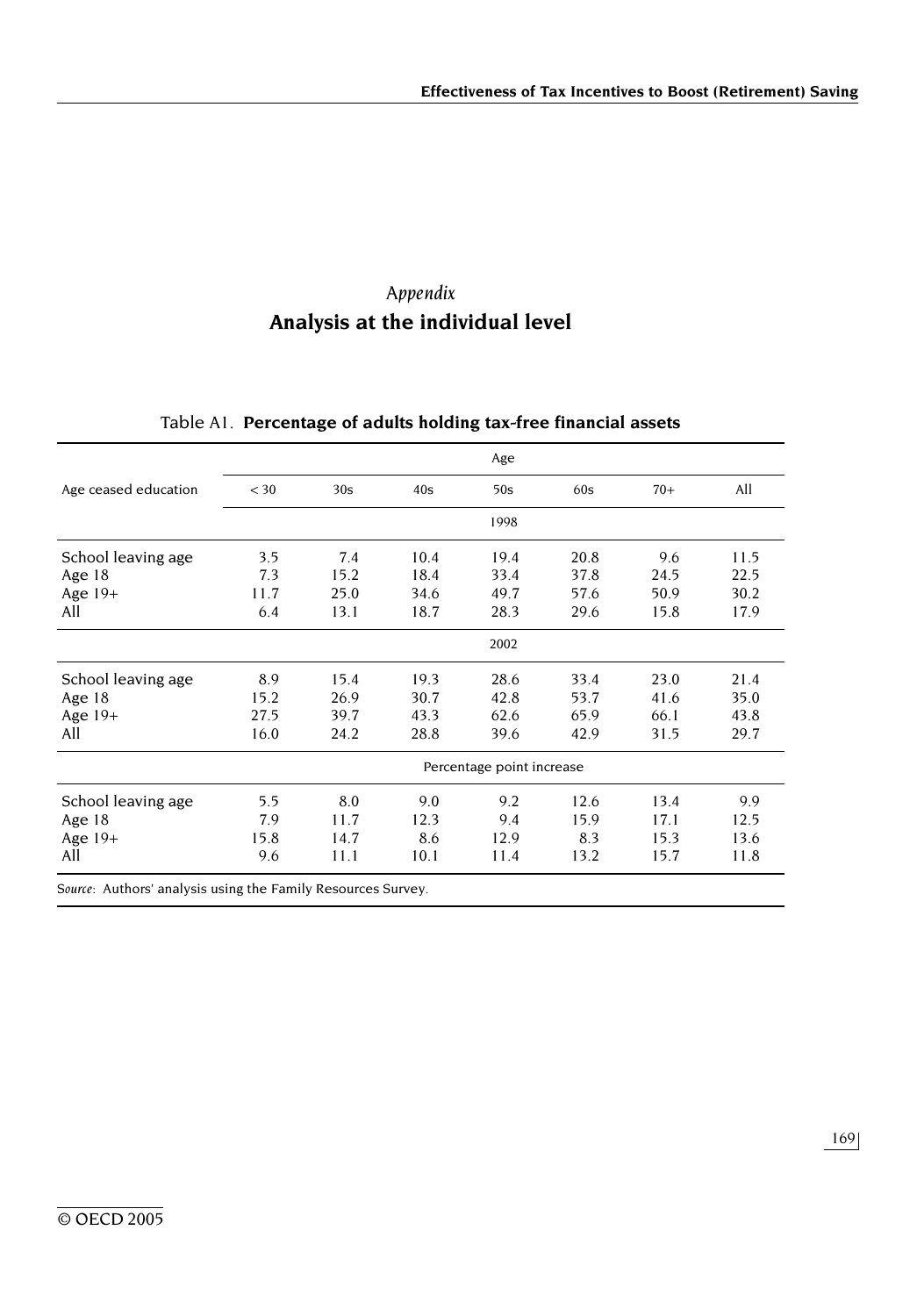|                      |                           |        |        | Age    |        |        |        |  |  |  |
|----------------------|---------------------------|--------|--------|--------|--------|--------|--------|--|--|--|
| Age ceased education | $<$ 30                    | 30s    | 40s    | 50s    | 60s    | $70+$  | All    |  |  |  |
|                      |                           |        |        | 1998   |        |        |        |  |  |  |
| School leaving age   | 41.2                      | 53.1   | 54.6   | 63.3   | 66.7   | 67.6   | 57.5   |  |  |  |
| Age $18$             | 57.0                      | 74.3   | 70.5   | 80.6   | 80.9   | 81.4   | 73.7   |  |  |  |
| Age $19+$            | 67.2                      | 80.7   | 85.7   | 89.6   | 89.0   | 89.0   | 80.2   |  |  |  |
| All                  | 51.5                      | 64.2   | 67.9   | 72.8   | 73.4   | 72.6   | 66.4   |  |  |  |
|                      |                           |        |        | 2002   |        |        |        |  |  |  |
| School leaving age   | 35.8                      | 52.1   | 53.7   | 61.2   | 64.0   | 65.8   | 55.7   |  |  |  |
| Age $18$             | 49.8                      | 69.8   | 68.9   | 76.7   | 80.3   | 77.6   | 70.7   |  |  |  |
| Age $19+$            | 63.2                      | 77.2   | 80.8   | 88.5   | 89.8   | 91.0   | 77.5   |  |  |  |
| All                  | 47.5                      | 62.6   | 65.3   | 71.7   | 71.6   | 71.0   | 64.4   |  |  |  |
|                      | Percentage point increase |        |        |        |        |        |        |  |  |  |
| School leaving age   | $-5.4$                    | $-1.0$ | $-0.8$ | $-2.1$ | $-2.8$ | $-1.8$ | $-1.8$ |  |  |  |
| Age $18$             | $-7.2$                    | $-4.5$ | $-1.6$ | $-3.9$ | $-0.6$ | $-3.8$ | $-3.0$ |  |  |  |
| Age $19+$            | $-3.9$                    | $-3.6$ | $-5.0$ | $-1.1$ | 0.9    | 1.9    | $-2.7$ |  |  |  |
| All                  | $-3.9$                    | $-1.6$ | $-2.6$ | $-1.1$ | $-1.8$ | $-1.5$ | $-2.5$ |  |  |  |
|                      |                           |        |        |        |        |        |        |  |  |  |

# Table A2. **Percentage of adults holding any financial assets than a current account**

*Source:* Authors' analysis using the Family Resources Survey.

170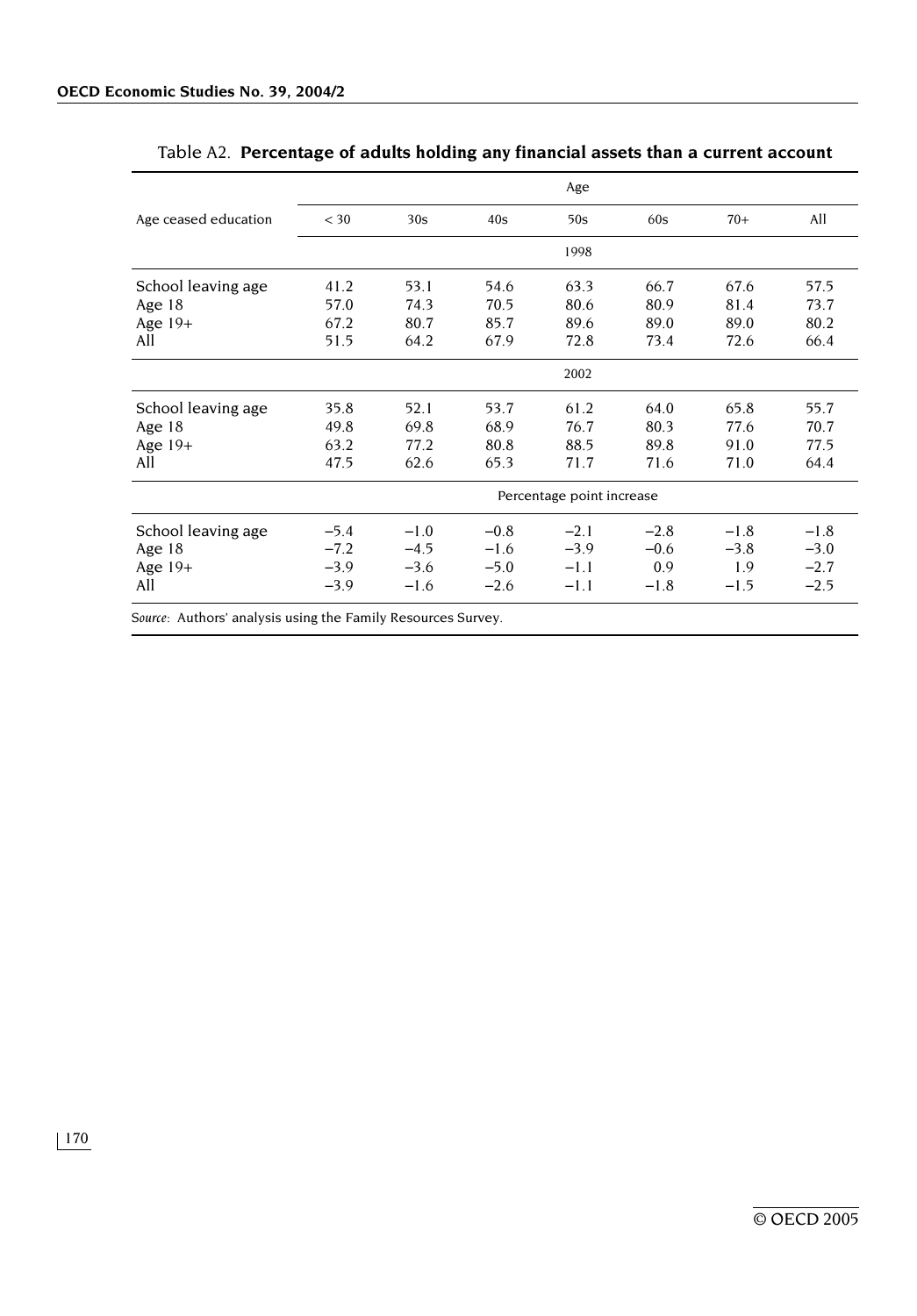|                      |                           |      |        | Age  |      |       |      |  |  |
|----------------------|---------------------------|------|--------|------|------|-------|------|--|--|
| Age ceased education | $<$ 30                    | 30s  | 40s    | 50s  | 60s  | $70+$ | All  |  |  |
|                      | 1998                      |      |        |      |      |       |      |  |  |
| School leaving age   | 16.6                      | 31.1 | 36.9   | 53.4 | 63.0 | 62.2  | 43.1 |  |  |
| Age 18               | 24.6                      | 49.5 | 54.2   | 71.0 | 79.9 | 77.3  | 58.3 |  |  |
| Age $19+$            | 37.4                      | 64.0 | 75.5   | 81.3 | 86.7 | 91.0  | 64.2 |  |  |
| All                  | 24.1                      | 43.3 | 52.7   | 63.6 | 71.0 | 68.3  | 51.8 |  |  |
|                      |                           |      |        | 2002 |      |       |      |  |  |
| School leaving age   | 16.5                      | 35.6 | 41.6   | 55.9 | 64.1 | 65.3  | 46.8 |  |  |
| Age 18               | 23.9                      | 52.7 | 59.1   | 72.3 | 80.8 | 81.1  | 61.7 |  |  |
| Age $19+$            | 39.6                      | 67.5 | 75.1   | 85.4 | 91.6 | 94.2  | 67.5 |  |  |
| All                  | 25.7                      | 47.9 | 55.8   | 67.5 | 72.3 | 72.3  | 55.7 |  |  |
|                      | Percentage point increase |      |        |      |      |       |      |  |  |
| School leaving age   | $-0.1$                    | 4.5  | 4.7    | 2.5  | 1.1  | 3.1   | 3.7  |  |  |
| Age 18               | $-0.7$                    | 3.2  | 4.9    | 1.3  | 0.9  | 3.8   | 3.4  |  |  |
| Age 19+              | 2.2                       | 3.5  | $-0.4$ | 4.1  | 4.9  | 3.2   | 3.3  |  |  |
| All                  | 1.6                       | 4.6  | 3.1    | 3.9  | 1.3  | 4.0   | 3.9  |  |  |

## Table A3. **Percentage of adults living in families holding more than £1 500 in financial assets**